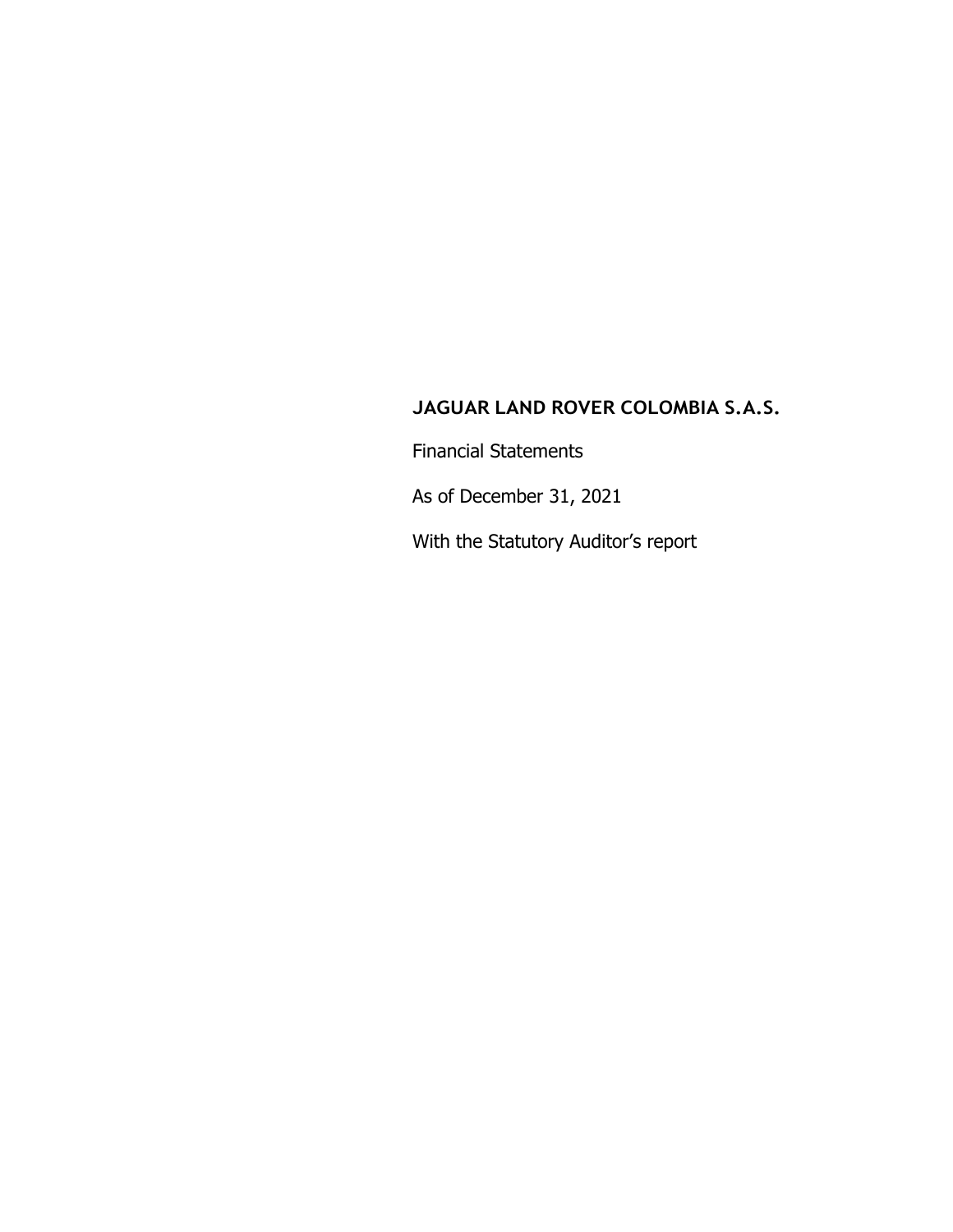

Bogotá D.C. - Colombia home.kpmg/co

**KPMG S.A.S.** Teléfono 57 (1) 6188000 Calle 90 No. 19C - 74 57 (1) 6188100

# **STATUTORY AUDITOR'S REPORT**

To the shareholders of Jaguar Land Rover Colombia S.A.S.:

# **Report on the audit of the financial statements**

# **Opinion**

I have audited the accompanying financial statements of Jaguar Land Rover Colombia S.A.S. (the Company), which comprise the statement of financial position as of December 31, 2021, and the statements of comprehensive income, changes in net equity and cash flows for the year then ended, and their accompanying notes that include the summary of significant accounting policies and other explanatory information.

In my opinion, the financial statements referred to above, taken fairly from the books and attached to this report, present fairly, in all material respects, the financial position of the Company as of December 31, 2021, the results of its operations and its cash flows for the year then ended in accordance with Colombian Accounting and Financial Reporting Standards for entities that do not comply with the going concern assumption.

# **Basis of opinion**

I have conducted my audit under the International Audit Standards accepted in Colombia (NIAs). My responsibilities in compliance with such standards are described in the section on Auditor's Responsibilities when Auditing Financial Statements in this report. I am independent of the Company, in accordance with the Code of Ethics for Accounting Professionals issued by the International Ethics Standards Board for Accountants (IESBA Code) included in the Standards of Information Assurance accepted in Colombia along with the ethical requirements that are relevant to my audit of the financial statements established in Colombia and I have complied with my other ethical responsibilities in accordance with these requirements and the aforementioned IESBA Code. I believe that the audit evidence I have obtained is sufficient and appropriate to provide a basis for my opinion.

# **Emphasis of Matter**

I draw attention to note 2. "c" to the financial statements, which indicates that these financial statements are the first that the Company prepared applying the net liquidation value accounting basis established in Decree 2101 of 2016, as in 2021 the shareholders made the decision to liquidate the Company, and, therefore, they are not presented with comparative information. My opinion is not modified in relation to this matter.

KPMG S.A.S. Nit 860.000.846 - 4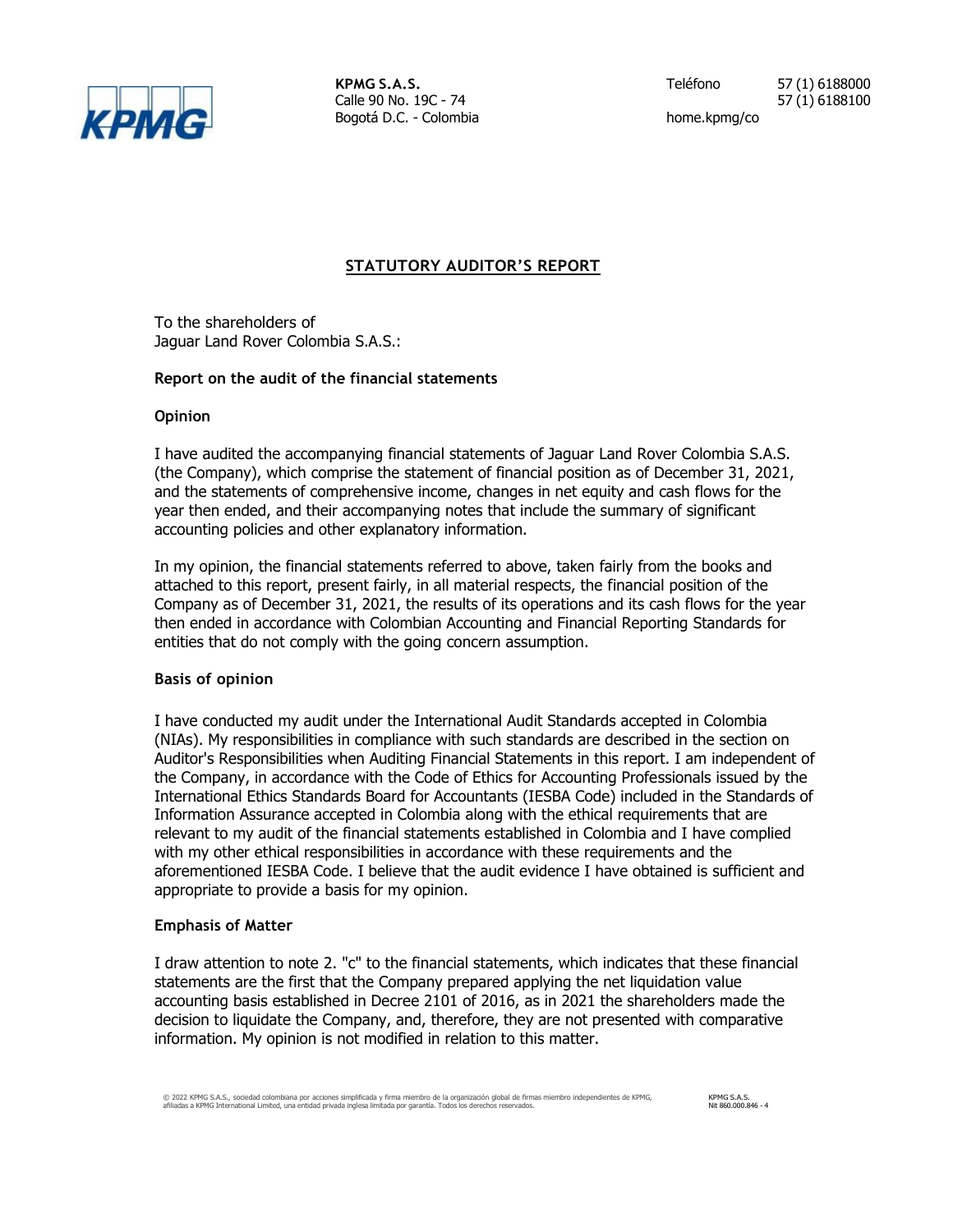

# **Responsibilities of the Management and those in charge of the entity governance in relation to the financial statements**

Management is responsible for the preparation and correct presentation of the financial statements in accordance with the Accounting and Financial Information Standards for entities that do not comply with the going concern assumption. This responsibility comprises designing, implementing and maintaining internal that management considers necessary to allow the preparation of financial statements free of material errors, whether due to fraud or error, selecting and applying the appropriate accounting policies, and establishing reasonable accounting estimates under the circumstances.

In preparing the financial statements, management is responsible for the determination of the Company's non-continuance as a going concern and for disclosing, as applicable, the related matters giving rise to such decision, as well as for using the net liquidation value basis of accounting set forth in Decree 2101 of 2016.

Those responsible for corporate governance are in charge of overseeing the Company's financial reporting process.

# **Auditor's responsibility in the Financial Statements Audit**

My objective is to obtain reasonable assurance that the financial statements taken as a whole are free from material misstatement, whether due to fraud or error, and to issue an audit report containing my opinion. Reasonable assurance is a high level of assurance, but it does not guarantee that an audit performed in accordance with IAS will always detect a material misstatement when it exists. Misstatements may arise due to fraud or error and are considered material if, individually or in aggregate, they could reasonably be expected to influence the economic decisions that users make based on the financial statements.

As part of an audit carried out under IAS, I exercise my professional judgment and maintain my professional skepticism throughout the audit, in addition to:

- Identifying and assess the risks of material misstatement of the financial statements, whether due to fraud or error, design and perform audit procedures to address those risks, and obtain audit evidence that is sufficient and appropriate to provide a basis for my opinion. The risk of not detecting a material misstatement due to fraud is greater than that resulting from error, because fraud may involve collusion, falsification, intentional omissions, misstatements, or bypassing the internal control system.
- Obtaining an understanding of internal control relevant to the audit in order to design audit procedures that are appropriate under the circumstances.

2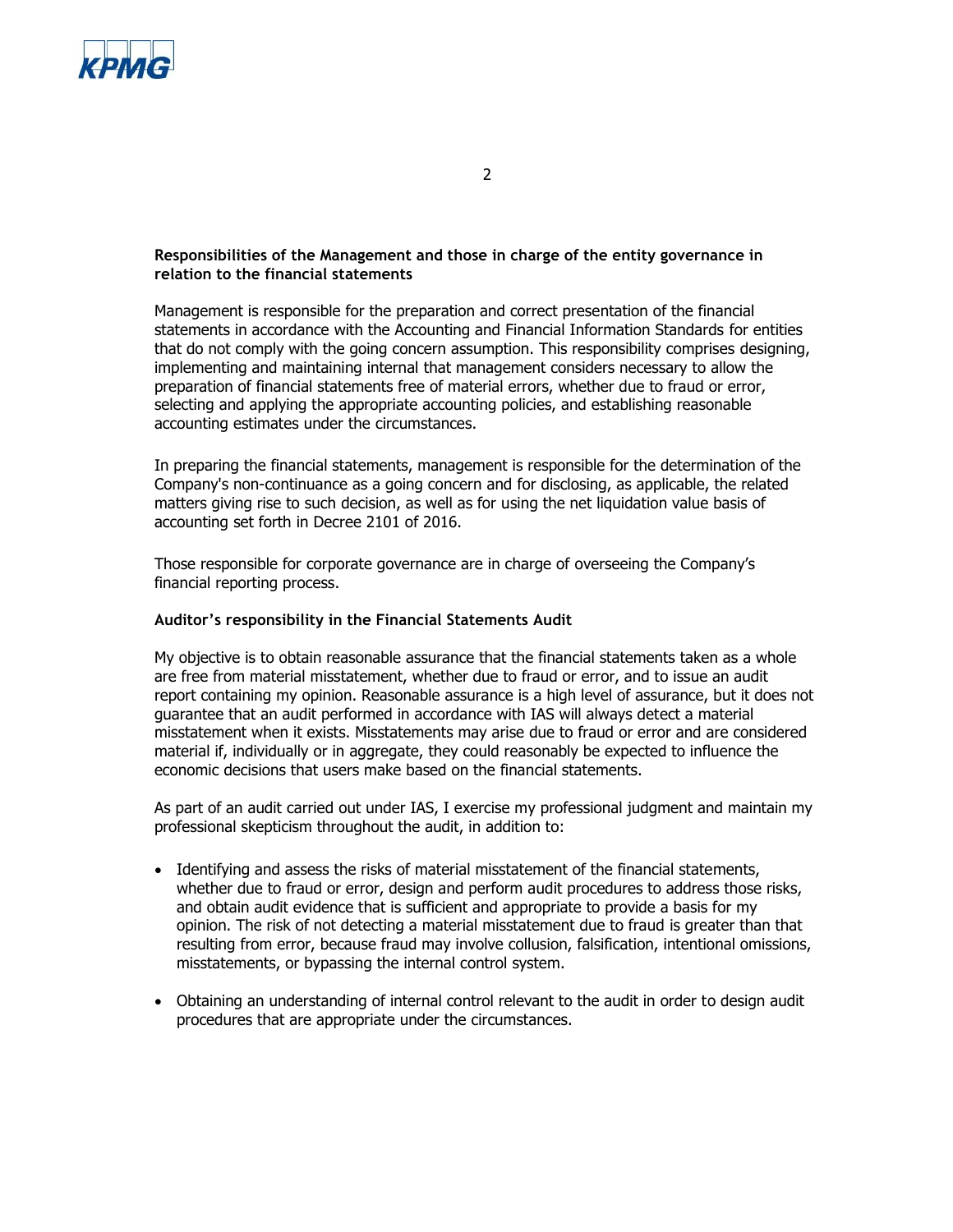

- Assessing the appropriateness of the accounting policies used, the reasonableness of accounting estimates and the respective disclosures made by Management.
- Concluding on the appropriateness of management's use of the net liquidation value basis of accounting established in Decree 2101 of 2016. My conclusions are based on the audit evidence obtained up to the date of my report. However, future events or conditions may result in the reactivation of the Company.
- Evaluating the overall presentation, structure, and content of the financial statements, including disclosures, and whether the financial statements represent the underlying transactions and events in a manner that achieves a fair presentation.

I communicate to those responsible for the Company's governance, among other matters, the planned scope and timing of the audit, significant findings of the audit, as well as any significant internal control deficiencies identified during the audit.

## **Report on other legal and regulatory requirements**

Based on my test result, I believe that during 2021:

- a) The Company's accounting has been kept in accordance with legal regulations and appropriate accounting techniques.
- b) The transactions recorded in the books are in accordance with the bylaws and the decisions of the Shareholders' Meeting.
- c) Correspondence, journal entries, minute books and share registry books are properly kept and maintained.
- d) There is concordance between the accompanying financial statements and the management report prepared by the directors, which includes the management's acknowledgement of the free circulation of invoices issued by vendors or suppliers.
- e) The information contained in the declarations of self-settlement of contributions to the integral social security system, specially the one relating to affiliates and their contribution base income, has been taken from the accounting records and supporting information. The Company is not in arrears for contributions to the integral social security system.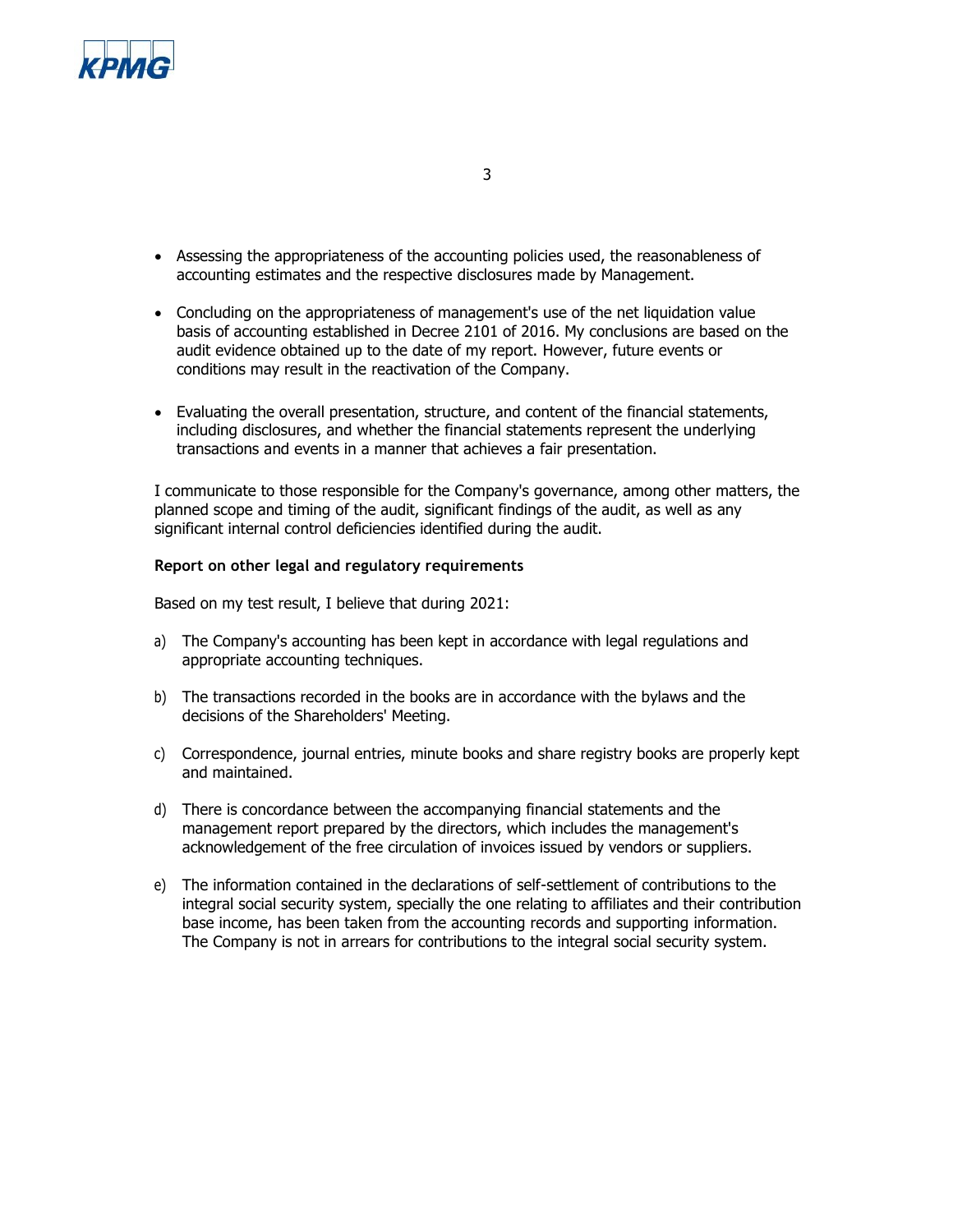

In order to comply with the requirements of Articles 1.2.1.2. and 1.2.1.5. of the Single Regulatory Decree 2420 of 2015, in developing the Statutory Auditor's responsibilities contained in numerals 1º and 3º of Article 209 of the Code of Commerce, relating to the assessment of whether the acts of the Company's administrators are in accordance with the bylaws and the orders or instructions of the Shareholders' Meeting and whether there are adequate measures of internal control, conservation and custody of the Company's assets or those of third parties under its possession. I issued a separate report dated April 20, 2020.

> Samuel Jerónimo Avendaño Armijo Statutory Auditor of Jaguar Land Rover Colombia S.A.S. P.C. 264270 - T Member of KPMG S.A.S.

April 20, 2022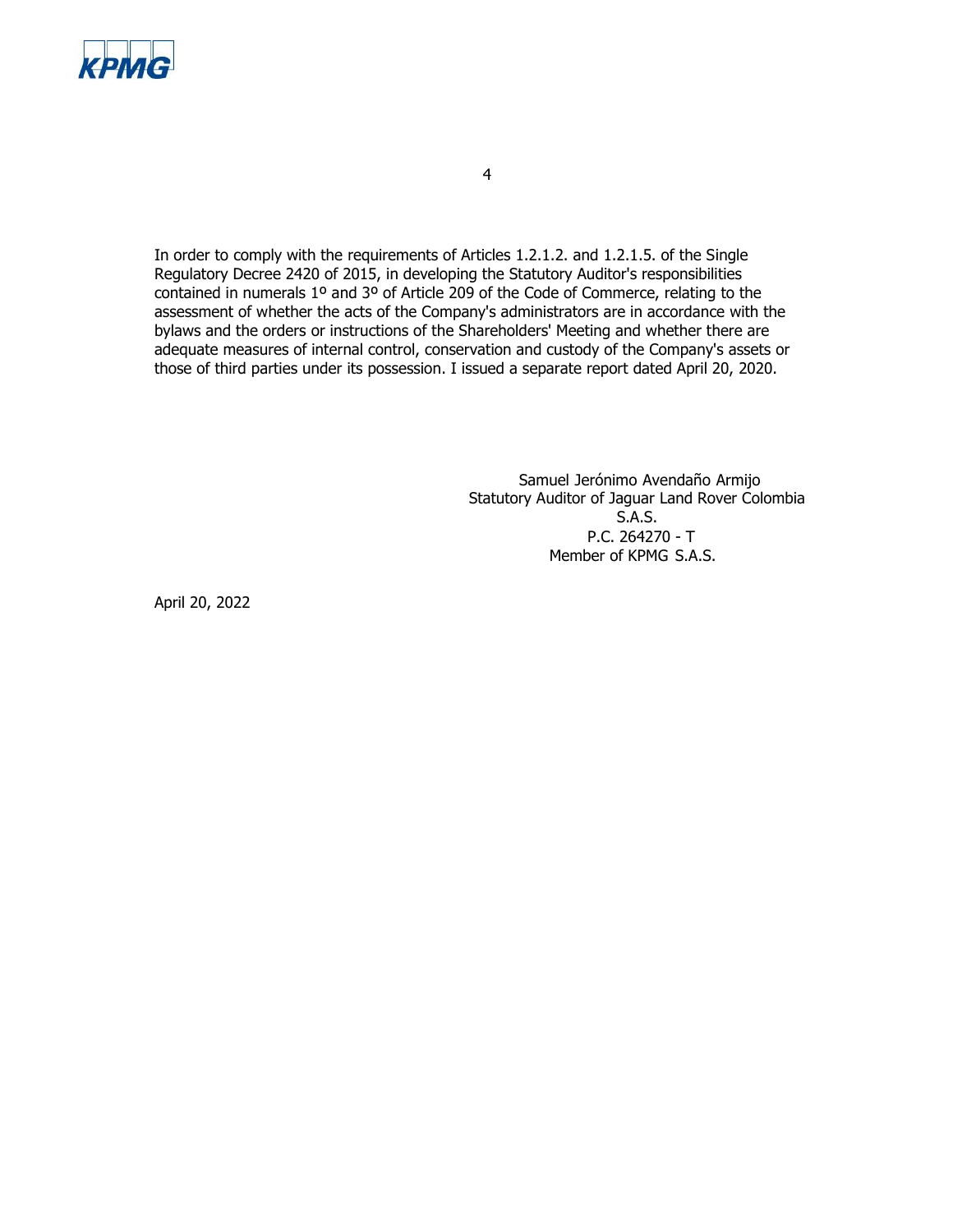

Bogotá D.C. – Colombia home.kpmg/co

# **INDEPENDENT REPORT OF THE STATUTORY AUDITOR ON COMPLIANCE WITH PARAGRAPHS 1) AND 3) OF ARTICLE 209 OF THE CODE OF COMMERCE**

Shareholders of Jaguar Land Rover Colombia S.A.S.:

# **Description of the Main Subject Matter**

As part of my duties as Statutory Auditor and in compliance with Articles 1.2.1.2 and 1.2.1.5 of the Single Regulatory Decree 2420 of 2015, as amended by Articles 4 and 5 of Decree 2496 of 2015, respectively, I must report on compliance with paragraphs 1) and 3) of Article 209 of the Code of Commerce, detailed as follows, by Jaguar Land Rover Colombia S.A.S., hereinafter "the Company", as of December 31, 2021, in the form of an independent reasonable assurance conclusion that the actions of the administrators have complied with the provisions of the Bylaws and the Shareholders' Meeting and that there are adequate internal control measures, in all material respects, in accordance with the criteria indicated in the paragraph entitled Criteria of this report:

1º) Whether the acts of the Company's administrators are in accordance with the bylaws and the orders or instructions of the Shareholders' Meeting and

3º) Whether the internal control, conservation, and custody measures of the Company's assets or those of third parties under its possession are in place and adequate.

# **Management Responsibility**

The Company's management is responsible for compliance with the bylaws and the decisions of the Shareholders' Meeting, as well as for designing, implementing, and maintaining adequate internal control measures for the conservation and custody of the Company's assets and those of third parties under its possession, as required by the internal control system implemented by the management.

# **Statutory Auditor Responsibility**

My responsibility consists of examining whether the acts of the Company's administrators are in accordance with the bylaws and the orders or instructions of the Shareholders' Meeting, and whether the internal control, conservation, and custody measures of the Company's assets or those of third parties under its possession are adequate, and to report thereon in the form of an independent reasonable assurance conclusion based on the evidence obtained. I performed my procedures in accordance with the International Standard on Assurance Engagements 3000 accepted in Colombia (International Standard on Assurance Engagements – ISAE 3000, translated into Spanish and issued in April 2009 by the International Auditing and Assurance Standard Board - IAASB).

KPMG S.A.S. Nit 860.000.846 - 4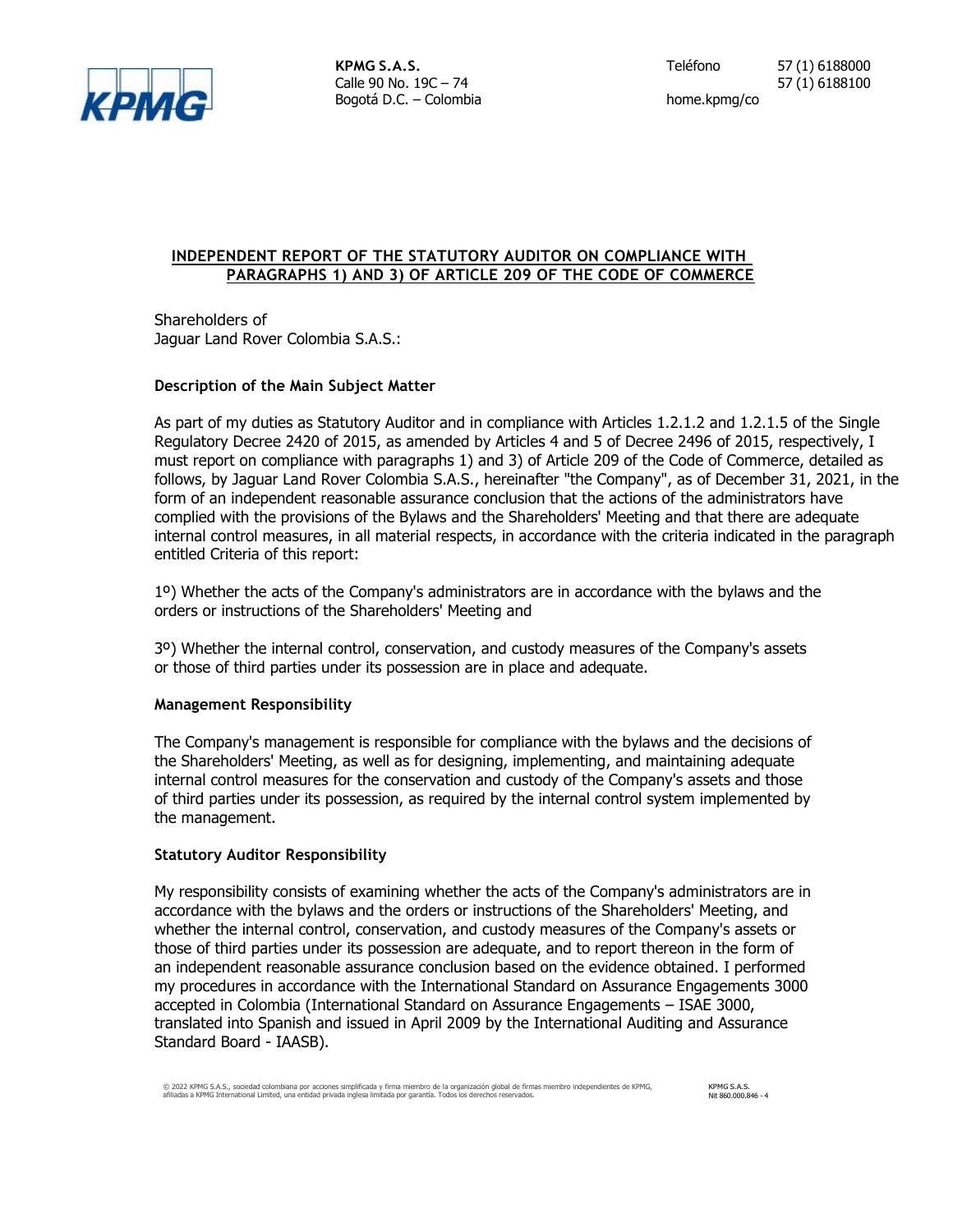

Such standard requires that I plan and perform procedures I deem necessary to obtain reasonable assurance as to whether the actions of the directors are in accordance with the bylaws and the decisions of the Shareholders' Meeting and whether the internal control, conservation and custody measures of the Company's or third parties' assets under its possession are in place and adequate, as required by the internal control system implemented by the management in all material respects.

The accounting firm to which I belong, and which appointed me as the Company's statutory auditor, applies International Quality Control Standard No. 1 and, consequently, maintains a comprehensive system of quality control that includes documented policies and procedures on compliance with ethical requirements, applicable legal and regulatory professional standards.

I have complied with the independence and ethical requirements of the Code of Ethics for Professional Accountants issued by the International Ethics Standards Board for Accountants - IESBA, which is based on fundamental principles of integrity, objectivity, professional competence and due care, confidentiality, and professional behavior.

The procedures selected depend on my professional judgment, including the evaluation of the risk that the acts by the administrators do not comply with the bylaws and the decisions of the Shareholders' Meeting and that the internal control measures, conservation and custody of the Company's assets or third parties under its possession are not adequately designed and implemented, as required by the internal control system implemented by the management.

This reasonable assurance work includes obtaining evidence as of December 31, 2021. The procedures include:

- Obtaining a written representation by the Management as to whether the acts of the directors are in accordance with the bylaws and the decisions of the Shareholders' Meeting and whether there are adequate measures for internal control, conservation and custody of the Company's or third parties' assets under its possession, as required by the internal control system implemented by management
- Reading and verification of compliance with the Company's bylaws.
- Obtaining a certification by management of the Shareholders' Meeting, documented in the minutes.
- Reading the minutes of the Shareholders' Meeting and the bylaws and verifying whether the acts of the administrators are in accordance therewith.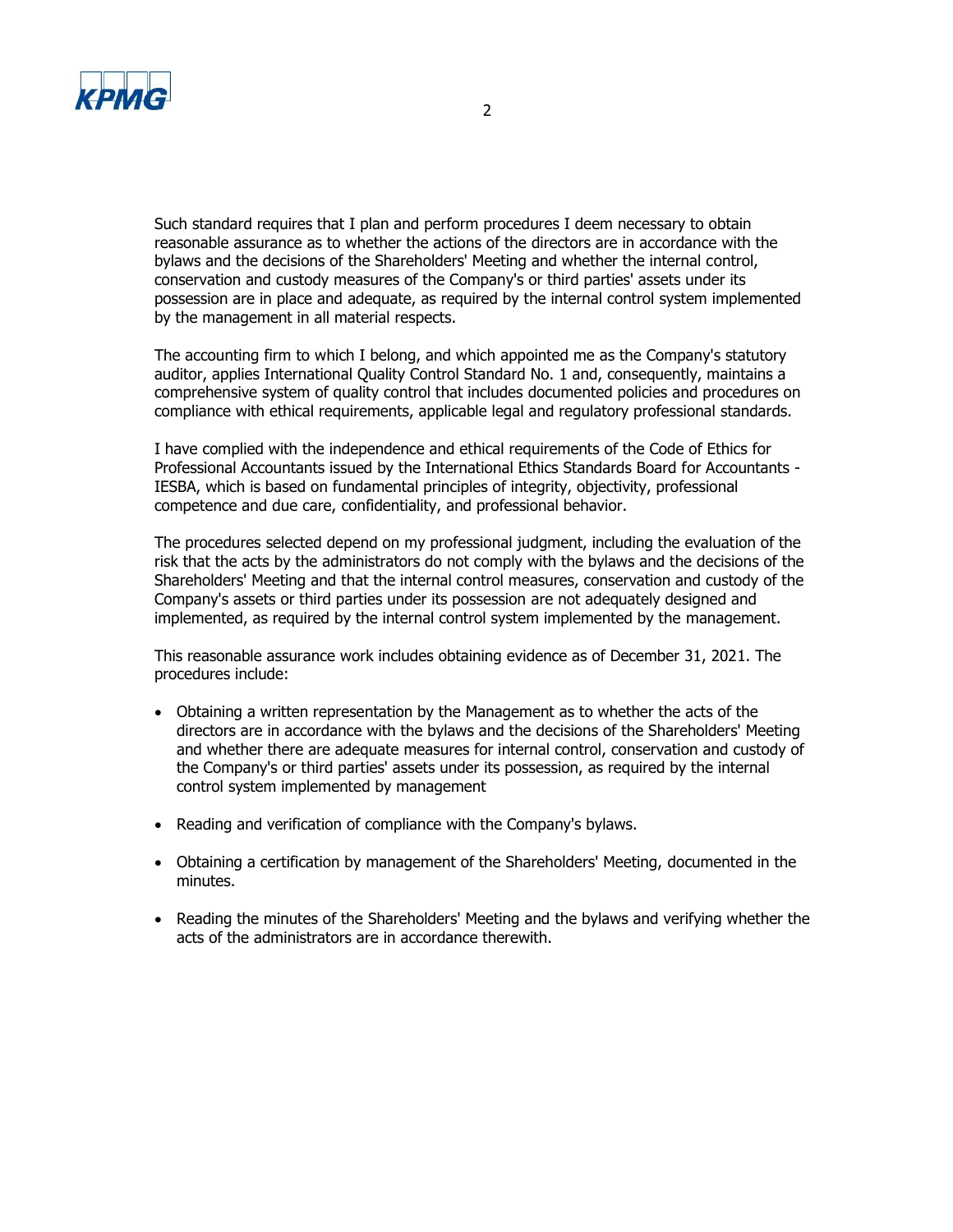

- Inquiries to management regarding changes or draft modifications to the Company's bylaws during the period covered and validation of their implementation.
- Assessment as to whether there are adequate internal control, conservation, and custody measures for the Company's or third parties' assets under its possession, in accordance with the requirements of the internal control system implemented by management, which includes:
	- Design, implementation, and operating effectiveness tests of the relevant controls over internal control components over financial reporting and the elements established by the Company, such as: control environment, risk assessment process by the entity, information systems, control activities and control oversight.
	- Assessment of the design, implementation, and operating effectiveness of relevant manual and automatic controls over key business processes related to significant accounts in the financial statements.

# **Inherent limitations**

Due to the inherent limitations in any internal control structure, it is possible that effective controls may exist at the date of my examination that may change in that condition in future periods because my report is based on selective testing and because the assessment of internal control is at risk of becoming inadequate because of changes in conditions or because the degree of compliance with policies and procedures may deteriorate. Furthermore, inherent limitations in internal control include human error, failures due to collusion by two or more persons, or inappropriate bypassing of controls by management.

# **Criteria**

The criteria considered for the assessment of the matters mentioned in paragraph Description of the main issue include: a) the Company's bylaws and the minutes of the Shareholders' Meeting and, b) the internal control components implemented by the Company, such as the control environment, risk assessment procedures, its information and communications systems and the monitoring of controls by management and those charged with corporate governance, which are based on what is established in the internal control system implemented by management.

# **Conclusion**

My conclusion is based on the evidence obtained on the matters described and is subject to the inherent limitations set forth in this report. I consider that the evidence obtained provides a reasonable basis of assurance to support the conclusion I express below: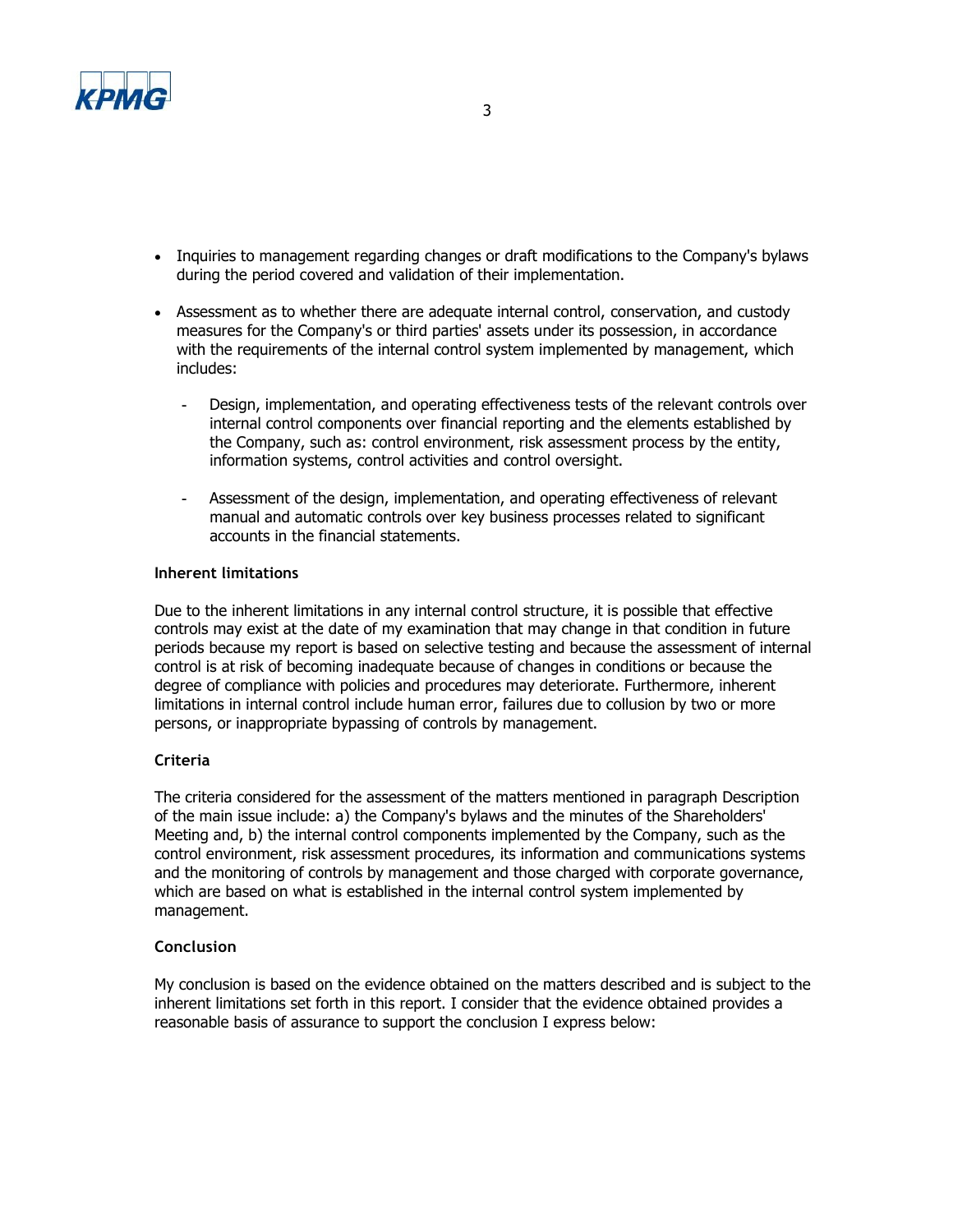

In my opinion, the acts of the administrators are in accordance with the bylaws and the decisions of the Shareholders' Meeting and the measures of internal control, conservation and custody of the Company's assets or those of third parties under its possession are adequate, in all material respects, as required by the internal control system implemented by the management, except that the 2021 financial statements were not available to the Shareholder considering the deadlines established by law and the Company's bylaws.

> Samuel Jerónimo Avendaño Armijo Statutory Auditor of Jaguar Land Rover Colombia S.A.S. P.C. 264270 - T Member of KPMG S.A.S.

April 20, 2022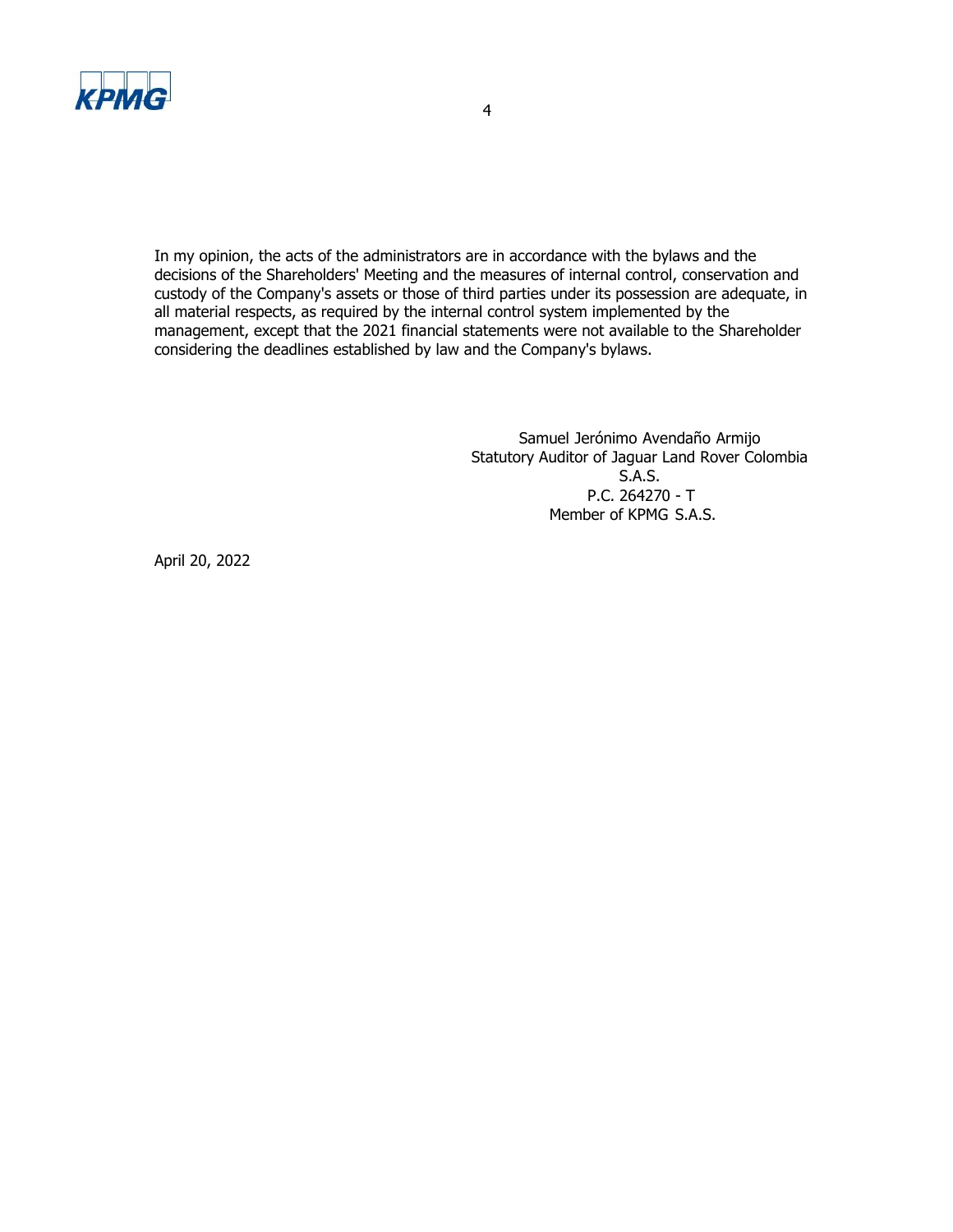# JAGUAR LAND ROVER COLOMBIA S.A.S. Statement of Net Assets (Expressed in thousands of Colombian pesos)

|                                                 | Note | December 31,<br><u>2021</u> |
|-------------------------------------------------|------|-----------------------------|
| <b>Assets</b>                                   |      |                             |
| Cash                                            | 11   | \$<br>14.581.512            |
| Trade accounts receivable and other receivables | 12   | 245.691                     |
| Current tax assets                              | 13   | 804.178                     |
| Other non-financial assets                      | 14   | 68.591                      |
| <b>Total assets</b>                             |      | 15.699.972                  |
| <b>Liabilities</b>                              |      |                             |
| Trade accounts payable and other payables       | 17   | 484.580                     |
| Other non-financial liabilities                 | 18   | 4,260                       |
| <b>Total liabilities</b>                        |      | 488.840                     |
| Net assets                                      |      |                             |
| Subscribed and paid-in capital                  | 16   | 100.000                     |
| Issue premium                                   |      | 21.999.999                  |
| Profit or loss of the period                    |      | 14.067.989                  |
| Retained earnings                               |      | (20.956.856)                |
| <b>Total net assets</b>                         |      | 15.211.132                  |
| Total liabilities and net assets                |      | 15.699.972                  |

The notes are an integral part of the financial statements.

| Luis Issaid Reyes          | Gloria Yuceli Arias Romero                                | Samuel Jerónimo Avendaño Armijo |
|----------------------------|-----------------------------------------------------------|---------------------------------|
| Velázquez                  | Accountant                                                | <b>Revisor Fiscal</b>           |
| Legal Representative       | $P.C. 245371 - T$                                         | $P.C. 264270 - T$               |
| (See attached certificate) | Member of PricewaterhouseCoopers                          | Member KPMG S.A.S.              |
|                            | Asesores Gerenciales S.A.S.<br>(See attached certificate) | (See my report April 20, 2022)  |
|                            |                                                           |                                 |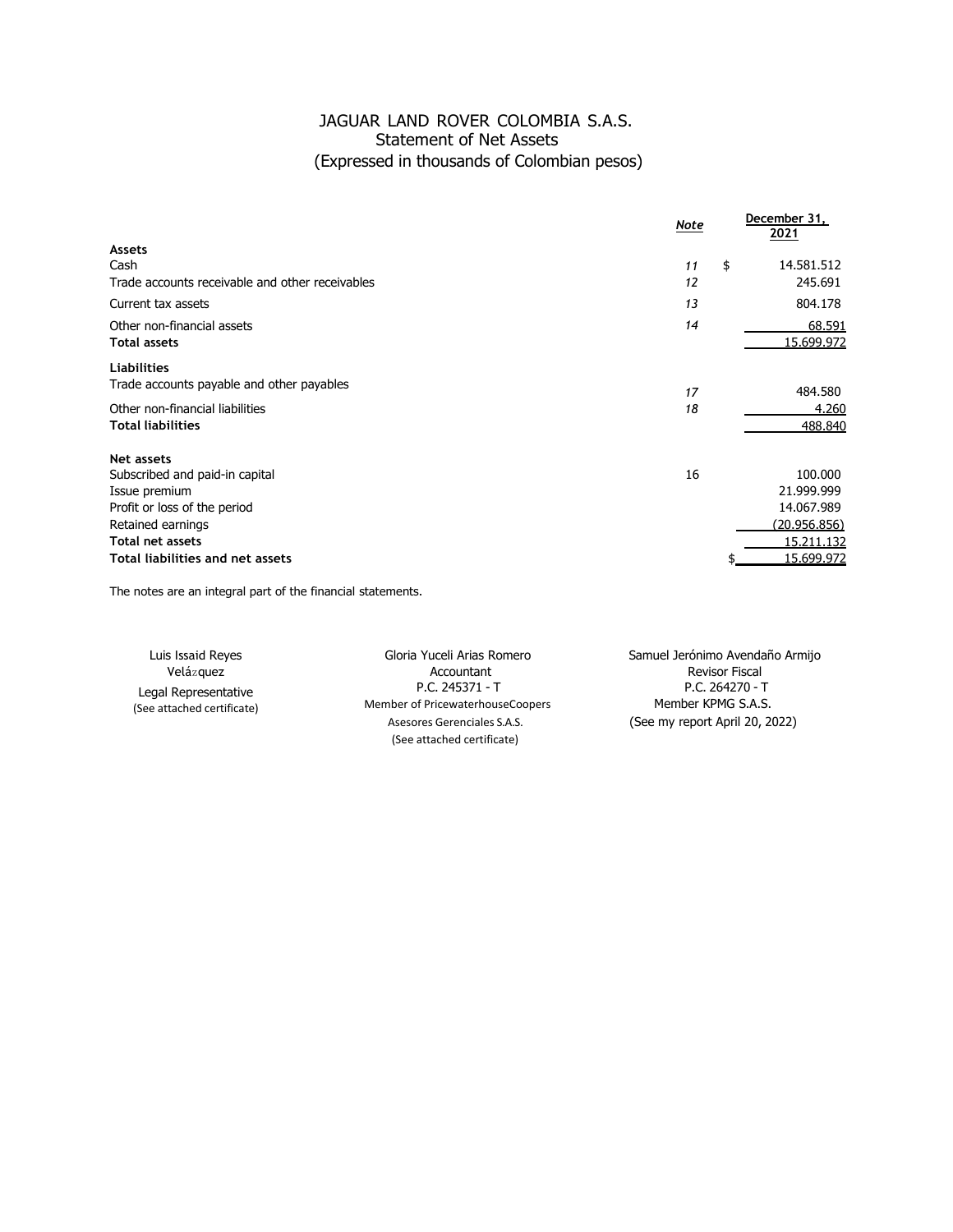# JAGUAR LAND ROVER COLOMBIA S.A.S. Statement of Operations (Expressed in thousands of Colombian pesos)

| Year ended December 31:                  | Note    | 2021         |
|------------------------------------------|---------|--------------|
| Income from ordinary activities          | \$<br>4 | 58.642.009   |
| Cost of sales                            | 5       | (37.880.768) |
| Gross profit                             |         | 20.761.241   |
| Distribution expenses                    | 7       | (3.274.386)  |
| Administration expenses                  | 6       | (2.978.254)  |
| Other income, net                        | 8       | 3.389.184    |
| Profit from operating activities         |         | 17.897.785   |
| Financial costs, net                     | 9       | (3.829.469)  |
| Pre-tax profit                           |         | 14.068.316   |
| Income tax                               | 10      | (327)        |
| Total comprehensive income of the period |         | 14.067.989   |

The notes are an integral part of the financial statements.

Luis Issaid Reyes Velázquez

Legal Representative (See attached certificate)

P.C. 245371 - T Member of PricewaterhouseCoopers Member of KPMG S.A.S. (See attached certificate)

Gloria Yuceli Arias Romero Samuel Jerónimo Avendaño Armijo Accountant Statutory Auditor Asesores Gerenciales S.A.S. (See my report from April 20, 2022)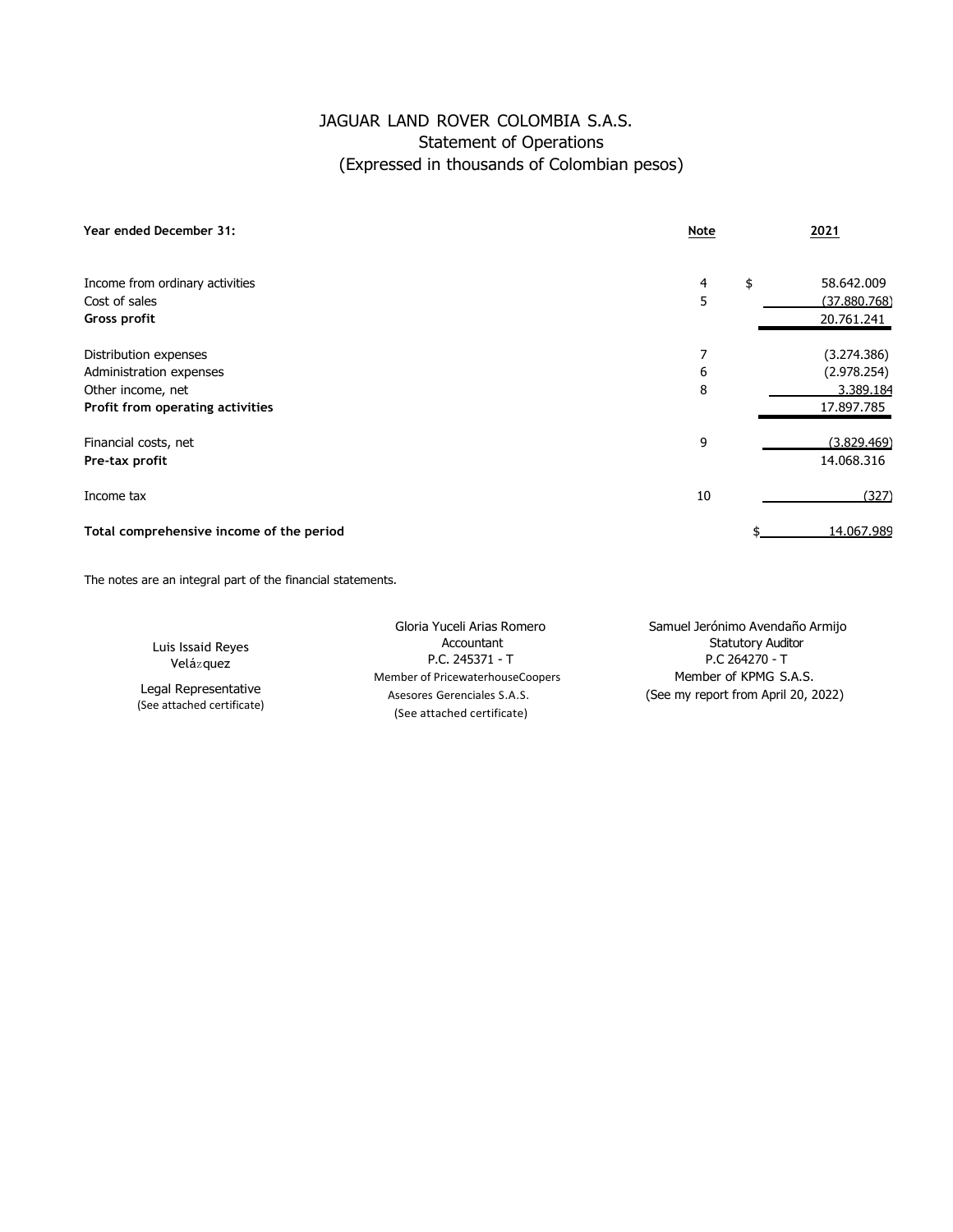# JAGUAR LAND ROVER COLOMBIA S.A.S Statement of Changes in Net Assets (Expressed in thousands of Colombian pesos)

|                                        | <b>Note</b> | <b>Subscribe</b><br>d and<br>paid-in<br>capital | <b>Issue premium</b> | <b>Profit of loss</b><br>of the<br>period | Retained<br>earnings | Total assets, net |
|----------------------------------------|-------------|-------------------------------------------------|----------------------|-------------------------------------------|----------------------|-------------------|
| Balance as of December 31, 2020        | 16          | 100.000                                         | 21.999.999           | (3.682.182)                               | (17.274.674)         | 1.143.143         |
| Transfer of profit of previous periods |             | <b>.</b>                                        |                      | 3.682.182                                 | (3.682.182)          |                   |
| Profit or loss of the period           |             | -                                               | . .                  | 14.067.989                                |                      | 14.067.989        |
| Balance as of December 31, 2021        |             | 100.000                                         | 21.999.999           | 14.067.989                                | (20.956.856)         | 15.211.132        |

The notes are an integral part of the financial statements.

Luis Issaid Reyes Velázquez Legal Reprentative (See attached certificate)

Gloria Yuceli Arias Romero **Samuel Jerónimo Avendaño Armijo** P.C. 245371 - T Member of a PricewaterhouseCoopers **Member of KPMG S.A.S.** Member of KPMG S.A.S. (See attached certificate)

Accountant Statutory Auditor Asesores Gerenciales S.A.S. (See my report April 20, 2022)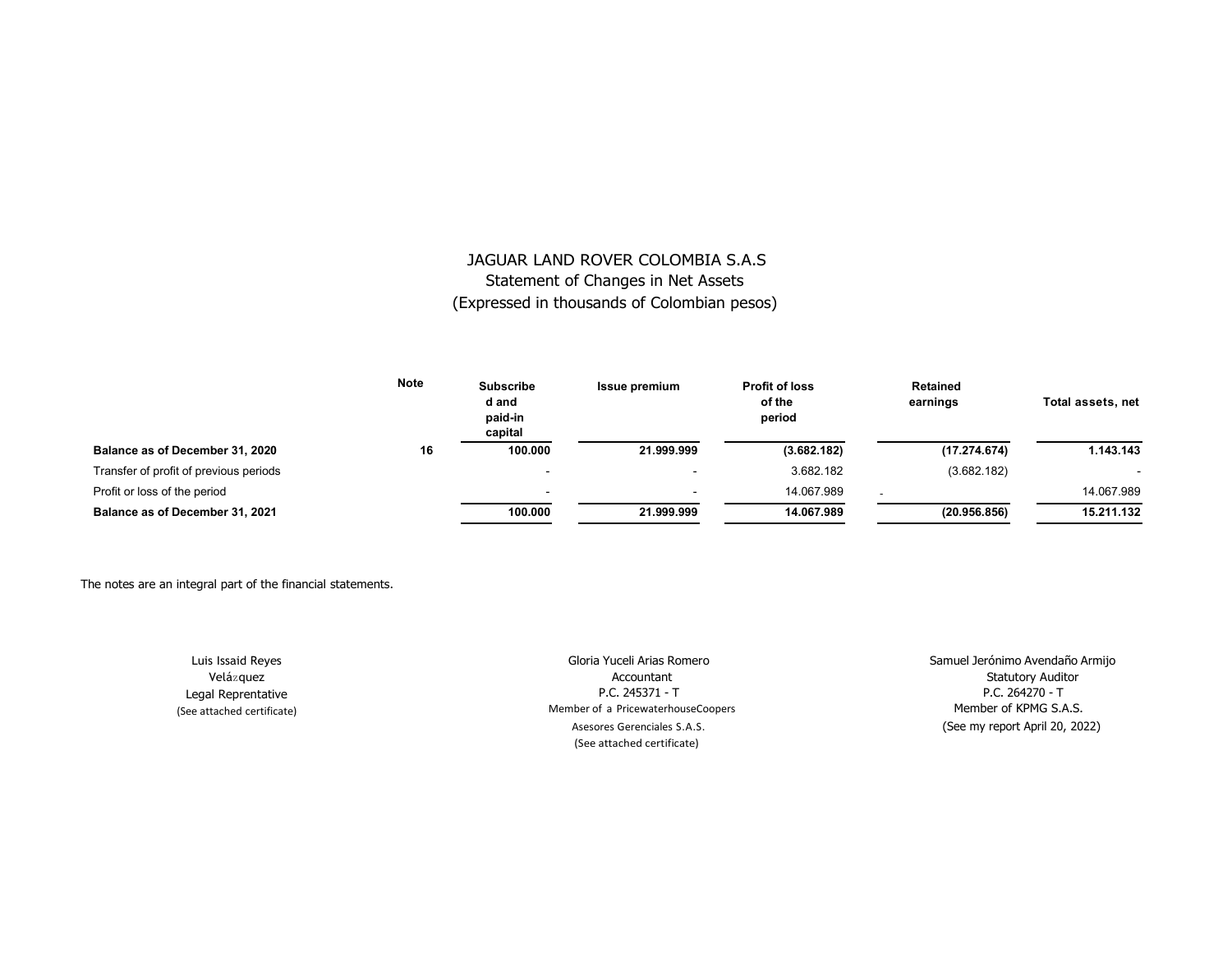# JAGUAR LAND ROVER COLOMBIA S.A.S. Statement of Cash Flows (Expressed in thousands of Colombian pesos)

| Year ended December 31:                                         | Note | 2021         |
|-----------------------------------------------------------------|------|--------------|
| Cash flows from liquidation activities                          |      |              |
| Profit or loss of the year                                      |      | 14.067.989   |
| Adjustments to reconcile net profit with net cash provided from |      |              |
| operating activities:                                           |      |              |
| Depreciation                                                    | 7    | 15.219       |
| <b>Accrual Recovery</b>                                         | 8    | (3.134.730)  |
| Inventory accrual recovery                                      | 8    | (306.031)    |
| Loss on sale of equipment                                       | 8    | 1.117        |
| Income tax                                                      | 10   | 327          |
| Changes in assets and liabilities:                              |      |              |
| <b>Inventories</b>                                              |      | 8.675.058    |
| Trade accounts receivable and other receivables                 | 12   | 31.662       |
| Accounts receivable with related parties                        |      | 2.635.048    |
| Other non-financial assets                                      | 14   | (31.221)     |
| Contractual liabilities                                         |      | (3.960.840)  |
| Trade accounts payable and other payables                       | 17   | (2.072.758)  |
| Accounts payable with related parties                           |      | (29.519.452) |
| Other non-financial liabilities                                 | 18   | (1.313.410)  |
| Employee benefits                                               |      | (480.231)    |
| <b>Estimated liabilities</b>                                    |      | (1.604.831)  |
| Tax advance payments                                            | 33   | 2.787.010    |
| Net cash used in operating activities                           |      | (14.210.074) |
| Cash flows from investing activities:                           |      |              |
| Proceeds for sale on equipment                                  |      | 247.546      |
| Net cash provided from investing activities                     |      | 247.546      |
| Cash and cash equivalents as of January 1                       |      | 28.544.038   |
| Net cash increase                                               |      | (13.962.528) |
| Cash as of December 31                                          |      | 14.581.510   |
|                                                                 |      |              |

The notes are an integral part of the financial statements.

Luis Issaid Reyes Velázquez

 Legal Representative (See attached certification)

Gloria Yuceli Arias Romero Samuel Jerónimo Avendaño Armijo Member of PricewaterhouseCoopers Member of KPMG S.A.S. Asesores Gerenciales S.A.S. (See my report of April 20, 2022) (See attached certification)

Accountant Statutory Auditor P.C. 264270 - T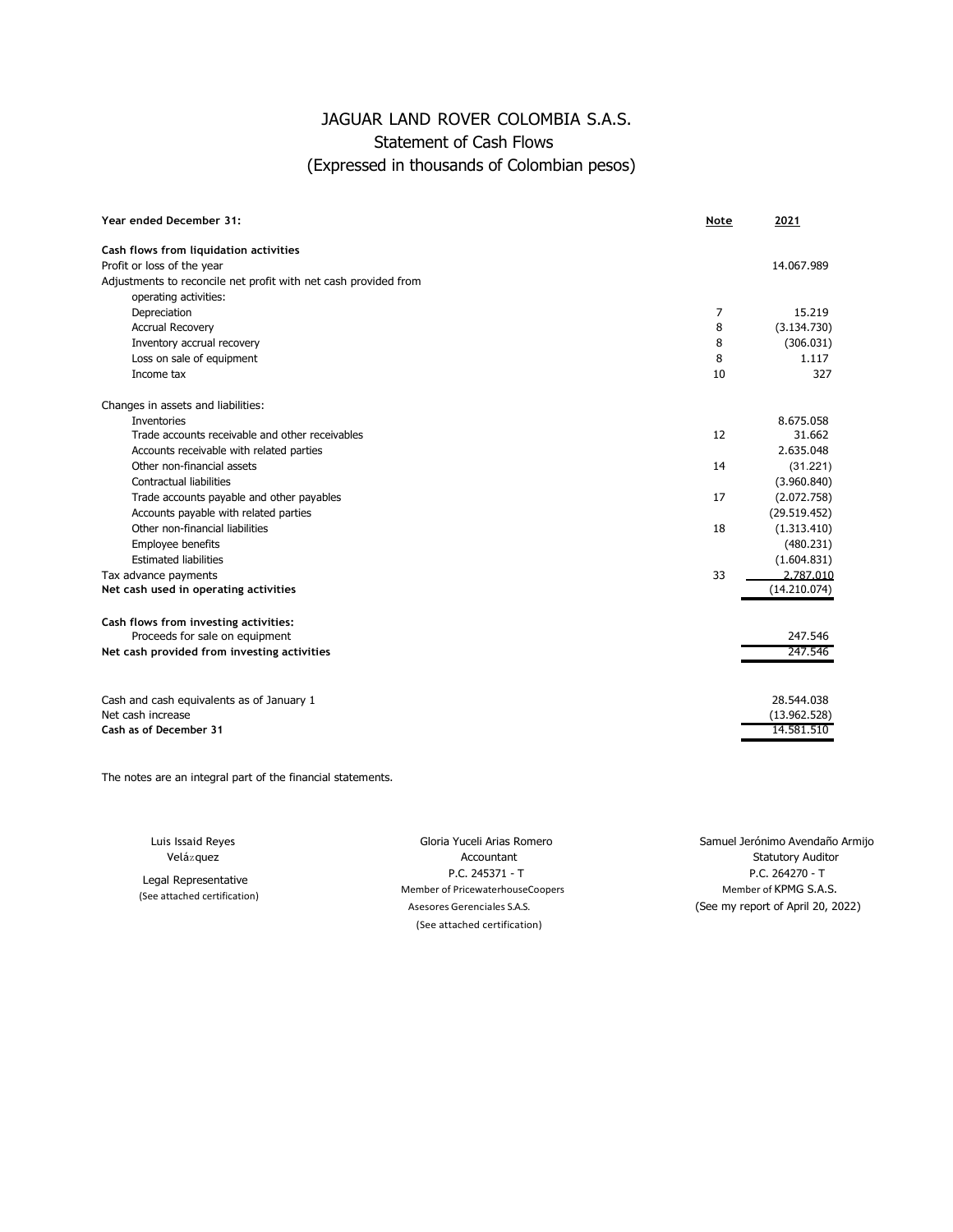Notes to the Financial Statements As of December 31, 2021 (Expressed in thousands of Colombian pesos)

#### **1. Reporting entity**

Jaguar Land Rover Colombia S.A.S. (the Company) was incorporated in accordance with the Colombian legislation by means of a private document of the shareholders meeting, registered on August 11, 2016 under Number 02133074 of Book IX. The Company has its place of business in Colombia at Carrera 14 # 93-68, Office 702, and it has an indefinite duration.

The company's business purpose is the exploitation or development of all kinds of businesses with motor vehicles, spare parts, and accessories, as well as the import and export of such goods. In developing its business purpose, the company may sign and execute all types of contracts and transactions that are directly related to it. Similarly, the company may obtain and grant loans to third parties without being deemed a financial entity. As of December 31, the controlling entity is Jaguar Land Rover Limited.

At the end of 2021, Jaguar Land Rover Colombia S.A.S. had no employees.

#### **2. Basis for preparation of the financial statements**

#### **a. Regulatory Technical Framework**

The financial statements have been prepared under the Financial Reporting Standards accepted in Colombia, contained in Decree 2101 of 2016, which regulates the financial reporting standards for entities that do not meet the going concern assumption, as indicated in Section b of this document.

#### **b. Going concern**

Until December 31, 2020, the Company complied with the going concern assumption and as indicated in note 2 (a) as of the first quarter of 2021 the Parent Company made the decision to change the business model in Colombia and suspend the commercial operation. To this end, as from July 2021, the commercialization of Jaguar and Land Rover products began through the scheme of an importer, which is responsible for the distribution of such products nationwide, considering that its commercial operation has decreased. Therefore, given the intention to initiate the liquidation of the Company, the financial statements as of December 31, 2021 have been prepared in accordance with the Accounting and Financial Reporting Standards accepted in Colombia for Entities that do not meet the Going Concern Assumption.

As of this date, there is no decision to liquidate the Company, which is why the legal, tax and accounting administration and compliance will be carried out in accordance with the corresponding regulations.

#### **c. Comparative information**

The financial statements as of and for the year ended December 31, 2021, prepared at net realizable or liquidation value, are not presented on a comparative basis with the financial statements as of and for the year ended December 31, 2020, which were prepared under the going concern assumption.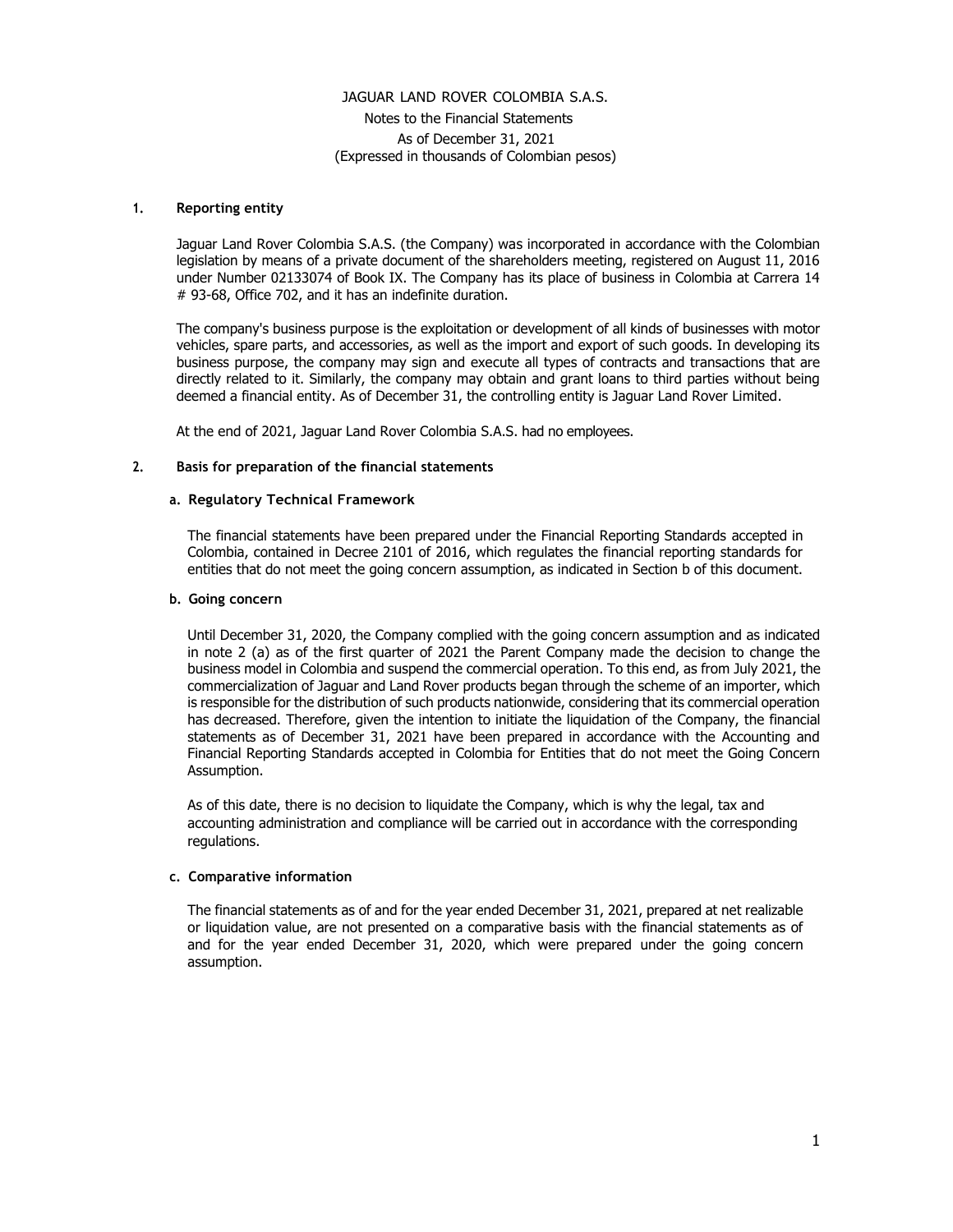#### Notes to the Financial Statements

#### **d. Application of the going concern assumption**

#### **Definition**

The going concern assumption is a fundamental principle in the preparation of an entity's general purpose financial statements. Under this principle, an entity is considered to have the ability to continue its operations for the foreseeable future without the need to be liquidated or to cease operations and, therefore, its assets and liabilities are recognized on the basis that assets will be realized and liabilities settled in the normal course of business.

The going concern assumption is a fundamental principle for the preparation of financial statements, based on which management must evaluate financial, operational, and legal aspects in order to make decisions on the going concern assumption.

For applying the going concern assumption in the company, the parent company's decision to suspend the direct commercial operation in Colombia as of July 2021 was taken into account. This decision was made in the first quarter of 2021.

#### **Conclusion**

It was concluded that the Company should apply Decree 2101 of 2016 for issuing its year-end financial statements as of December 31, 2021, using the accounting basis of the net liquidation value.

#### **3. Disclosure principles**

#### **a. Financial statements**

According to the provisions of Decree 2101 of 2016 in its subparagraph G, an entity that uses the accounting basis of the net liquidation value will need to present the following financial statements:

- Statement of net assets: it is a statement in which all assets and liabilities of the entity are presented at their net value.
- Statement of changes in net assets: it is a statement that presents the changes in assets and liabilities during the reporting period.

In addition to these, the Company presents these financial statements, which are optional according to the decree 2101 of 2016 in its subparagraph G:

- Statement of cash flows: it is a statement that breaks down the cash inflows and outflows of an entity using the accounting basis of net worth.
- Statement of operations: it is a statement that breaks down the income and expenses incurred during the period, and the effects of changes in the value of assets and liabilities of the entity using the accounting basis of net worth.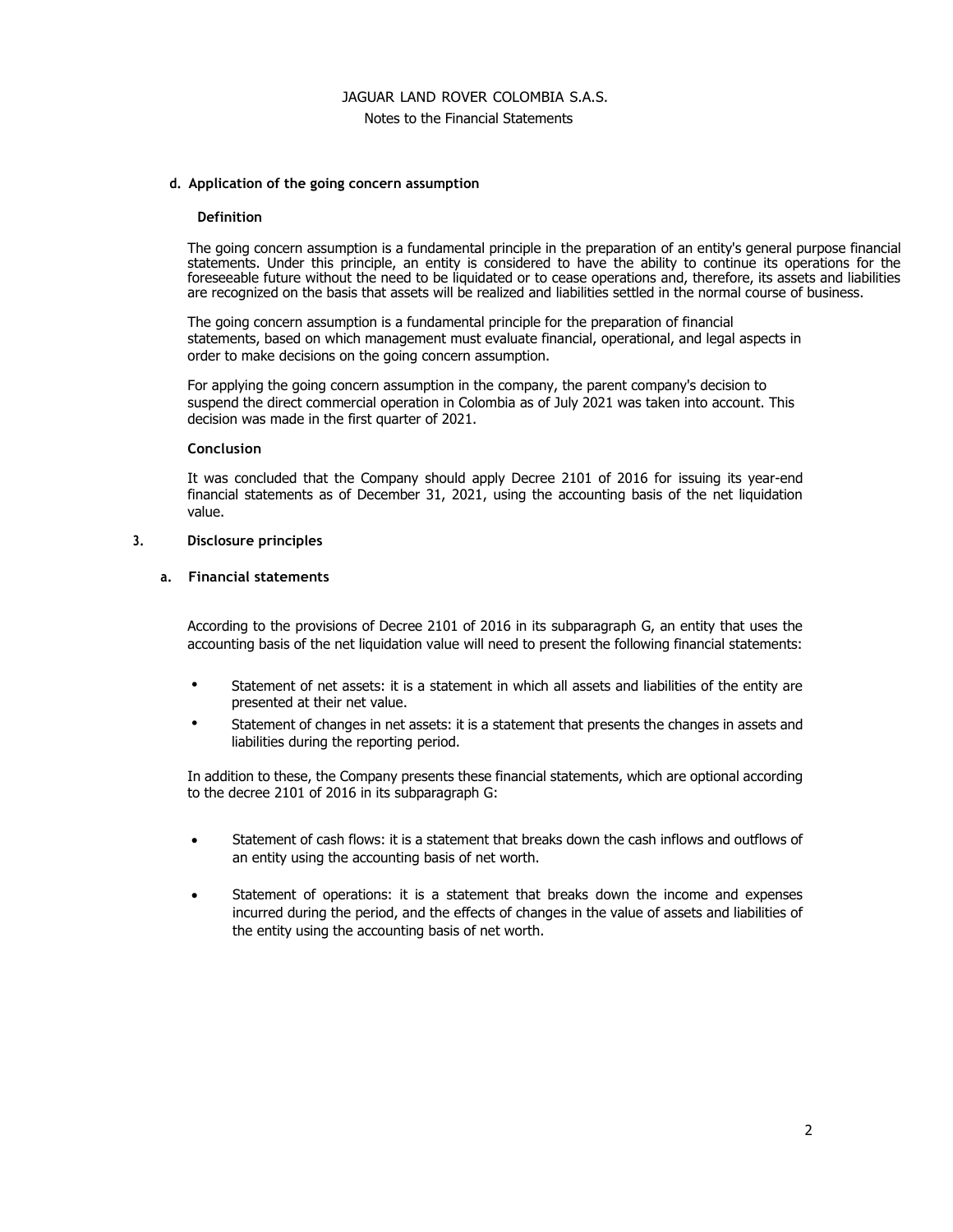# JAGUAR LAND ROVER COLOMBIA S.A.S. Notes to the Financial Statements

#### **b. Functional and presentation currency**

The items included in the Company's financial statements are expressed in the currency of the primary economic environment in which the entity operates (Colombian pesos), which is the functional currency of the Company and the presentation currency. All information is presented in thousands of pesos and has been rounded to the nearest thousand.

#### **c. Use of estimates and judgments**

In accordance with the Decree 2101 of 2016, management is required to make estimates and judgments on identifiable assets, contingent liabilities and assumed liabilities that meet, at the initial date of liquidation, the criteria for recognizing assets and liabilities contained in the standard.

#### **4. Income from ordinary activities**

The Company generated income primarily from the sale of Jaguar and Land Rover vehicles and accessories to authorized car dealerships in Colombia.

The following is a breakdown of income from ordinary activities for the years ended December  $31<sup>st</sup>$ :

|                                 | 2021       |
|---------------------------------|------------|
| Sale of goods – Vehicles        | 55.969.975 |
| Provision of services LACRO (1) | 2.672.034  |
|                                 | 58,642,009 |

(1) The LACRO recovery relates to income that the Company charges to its parent company for marketing support services to group companies in the LATAM region.

#### **5. Cost of Sales**

The following is the detail of the selling costs for the years ending December  $31<sup>st</sup>$ :

|                          | 2021             |
|--------------------------|------------------|
| Sale of goods (Vehicles) | \$<br>36.505.170 |
| Guarantee (1)            | 1.380.568        |
| Loss/Claim (2)           | 172.085          |
| Other costs (3)          | 22.945           |
|                          | \$<br>37,880,768 |

(1) It corresponds to the collection of the warranties made by the car dealerships.

(2) It corresponds to the cost for the write-off of vehicles involved in accidents.

(3) It corresponds to the costs charged by the Parent Company for miscellaneous items.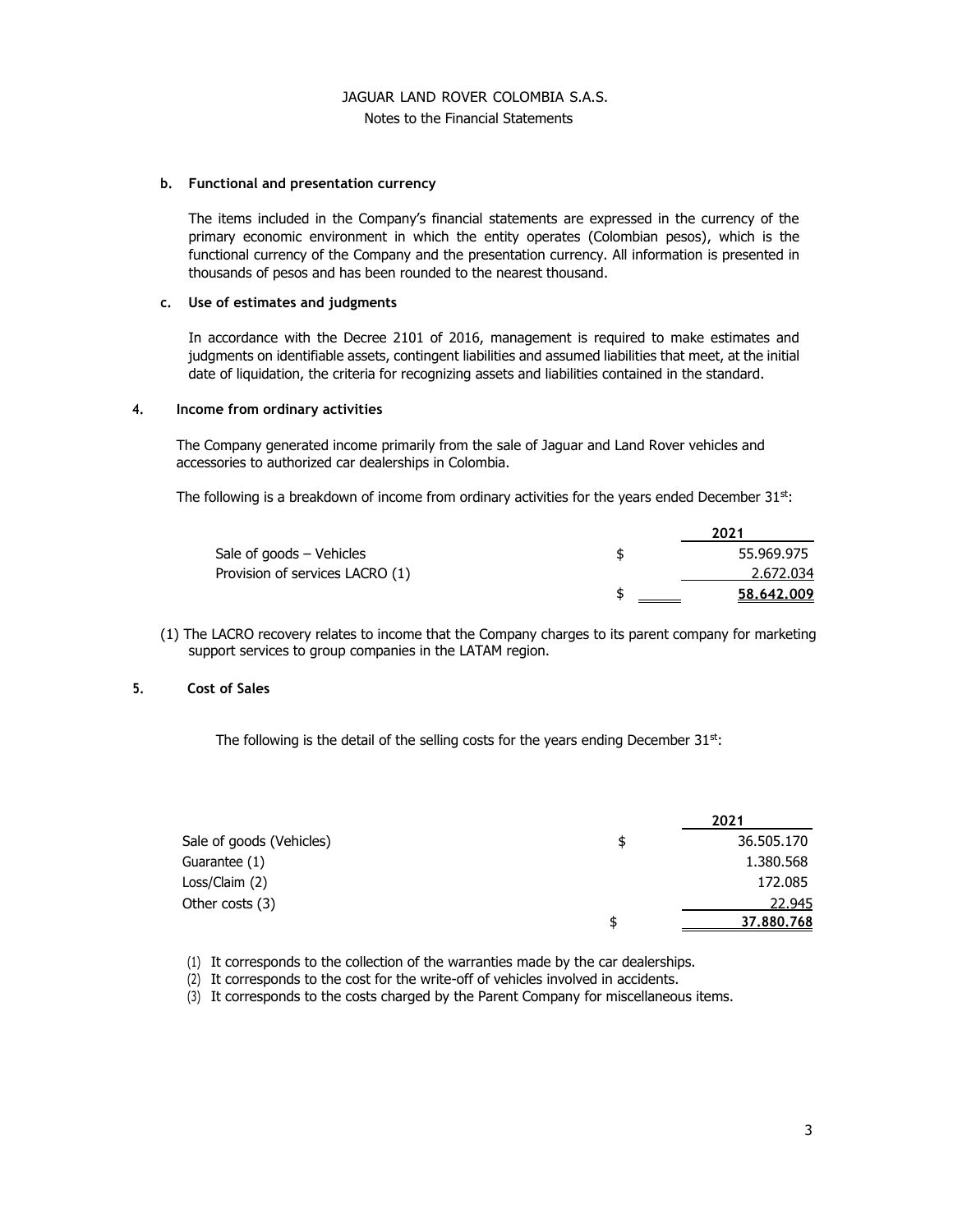# JAGUAR LAND ROVER COLOMBIA S.A.S. Notes to the Financial Statements

#### **6. Administration expenses**

The following is the detail of the administration expenses for the years ended December  $31<sup>st</sup>$ :

|                                             | 2021            |
|---------------------------------------------|-----------------|
| Staff expenses (1)                          | \$<br>740.364   |
| Fees                                        | 600.521         |
| Taxes                                       | 572.981         |
| Recovery of Spain staff expenses (2)        | 358.871         |
| Operating Lease                             | 188.688         |
| Insurance                                   | 144.335         |
| Utilities                                   | 130.293         |
| HR Consulting (3)                           | 91.994          |
| OUV management fleet expenses               | 63.345          |
| Colombia operation termination expenses (4) | 48.889          |
| Travel expenses                             | 29.404          |
| Miscellaneous                               | 6.499           |
| Legal expenses                              | 2.070           |
|                                             | \$<br>2.978.254 |

(1) The following is the breakdown of employee benefits:

|                                       | 2021          |
|---------------------------------------|---------------|
| <b>Salaries</b>                       | \$<br>299.587 |
| <b>Expatriate benefits</b>            | 195.660       |
| Housing allowance                     | 100.132       |
| Social security contributions         | 41.739        |
| Social benefits                       | 36.259        |
| Setting allowance                     | 28.681        |
| Parafiscal contributions              | 20.231        |
| Medical expenses and laboratory tests | 12.183        |
| Salaries - employee events            | 3.023         |
| Allowance                             | 2.869         |
|                                       | \$<br>740.364 |

During 2021 the Company had 8 employees under indefinite-term contracts. By July 2021, all employment contracts were terminated due to the closure of operations.

- (2) It corresponds to the recovery of the General Manager's salaries to carry out activities for JLR Colombia.
- (3) Daily monitoring and follow-up of the employees of Jaguar and their families, medical assistance, training, and health and safety support.
- (4) It corresponds to expenses incurred for the closing of the operation, including travel expenses of staff transferred to Mexico.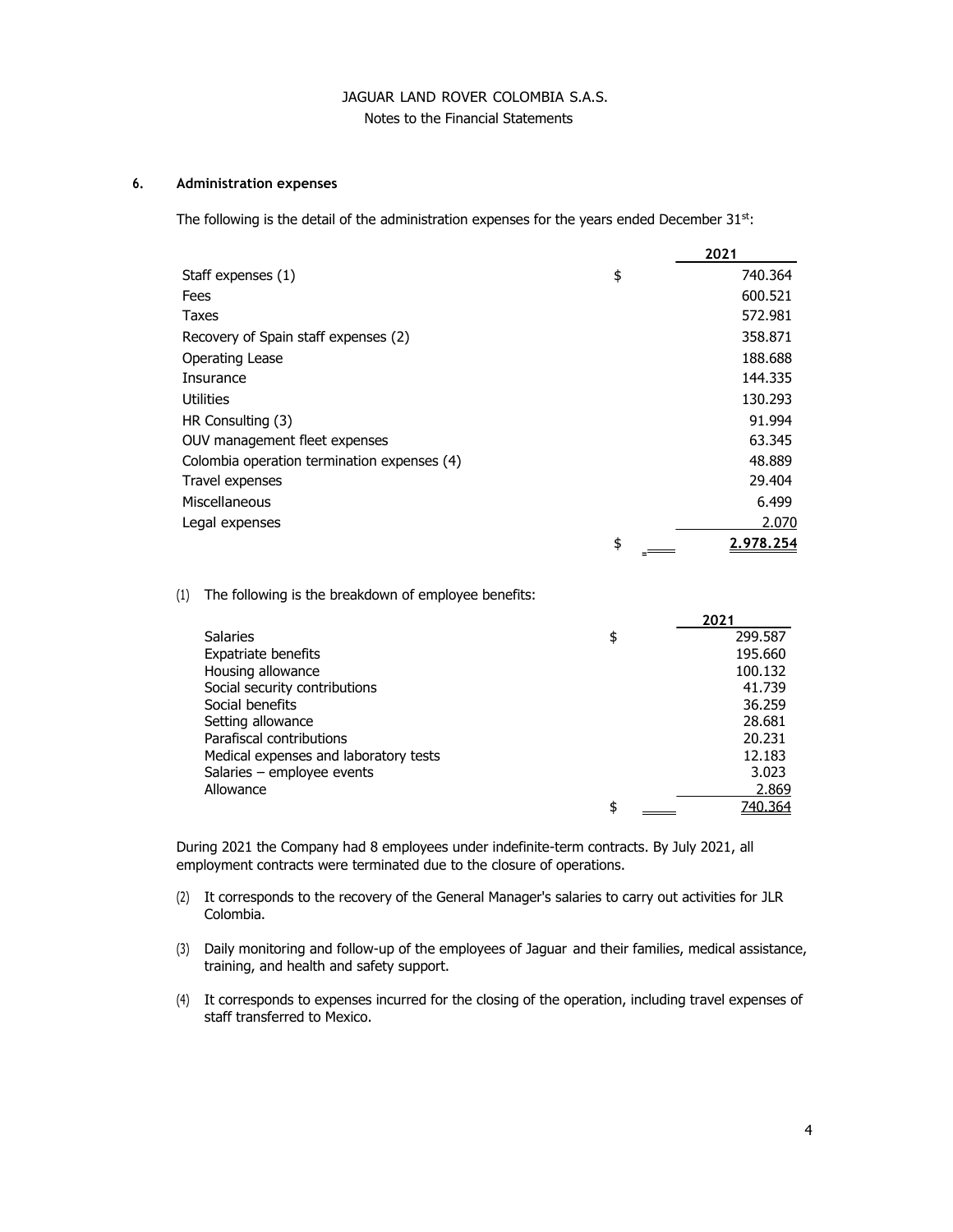# Notes to the Financial Statements

# **7. Distribution expenses**

The following is the detail of distribution expenses for the years ended December 31st:

|                                                          | 2021            |
|----------------------------------------------------------|-----------------|
| Staff expenses (1)                                       | \$<br>1.926.012 |
| Marketing and advertising                                | 857,890         |
| Utilities                                                | 196.781         |
| Training                                                 | 180.511         |
| Contributions and affiliations                           | 88.743          |
| Depreciation expense                                     | 15.219          |
| Vehicle surcharges                                       | 3.555           |
| Miscellaneous                                            | 2.446           |
| Legal expenses                                           | 2.310           |
| Travel expenses                                          | 919             |
|                                                          | \$<br>3,274,386 |
| The following is the breakdown of staff expenses:<br>(1) |                 |
|                                                          | 2021            |
| <b>Salaries</b>                                          | \$<br>1.247.609 |
| Social security contributions                            | 195.627         |
| Setting allowance                                        | 99.954          |
| Social benefits                                          | 95.292          |
| Termination benefits plan                                | 87.615          |
| Parafiscal contributions                                 | 86.717          |
| <b>Bonus</b>                                             | 49.010          |
| Allowance                                                | 39.997          |

Indemnities 16.874 Country allowance 4.862<br>
Medical leave 2.455

# **8. Other income**

Medical leave

The following is the detail of other income, net, for the years ended December 31st:

|                                          | 2021            |
|------------------------------------------|-----------------|
| Other income:                            |                 |
| Accruals and other expenses recovery (1) | \$<br>3.134.730 |
| Inventory recovery                       | 306.031         |
| Sale of equipment (2)                    | 247.546         |
| Miscellaneous                            | 21.980          |
| Other income                             | 8.839           |
| Utilities                                | 1.346           |
| Total income                             | \$<br>3.720.472 |
| Other expenses:                          |                 |
| Equipment disposal (2)                   | 248.663         |
| Miscellaneous                            | 79.602          |
| Assumed taxes                            | 3.023           |
| Total other expenses                     | 331.288         |
| Total income, net                        | \$<br>3,389,184 |

 $\frac{1.926.012}{\frac{1.926.012}{\cdots}}$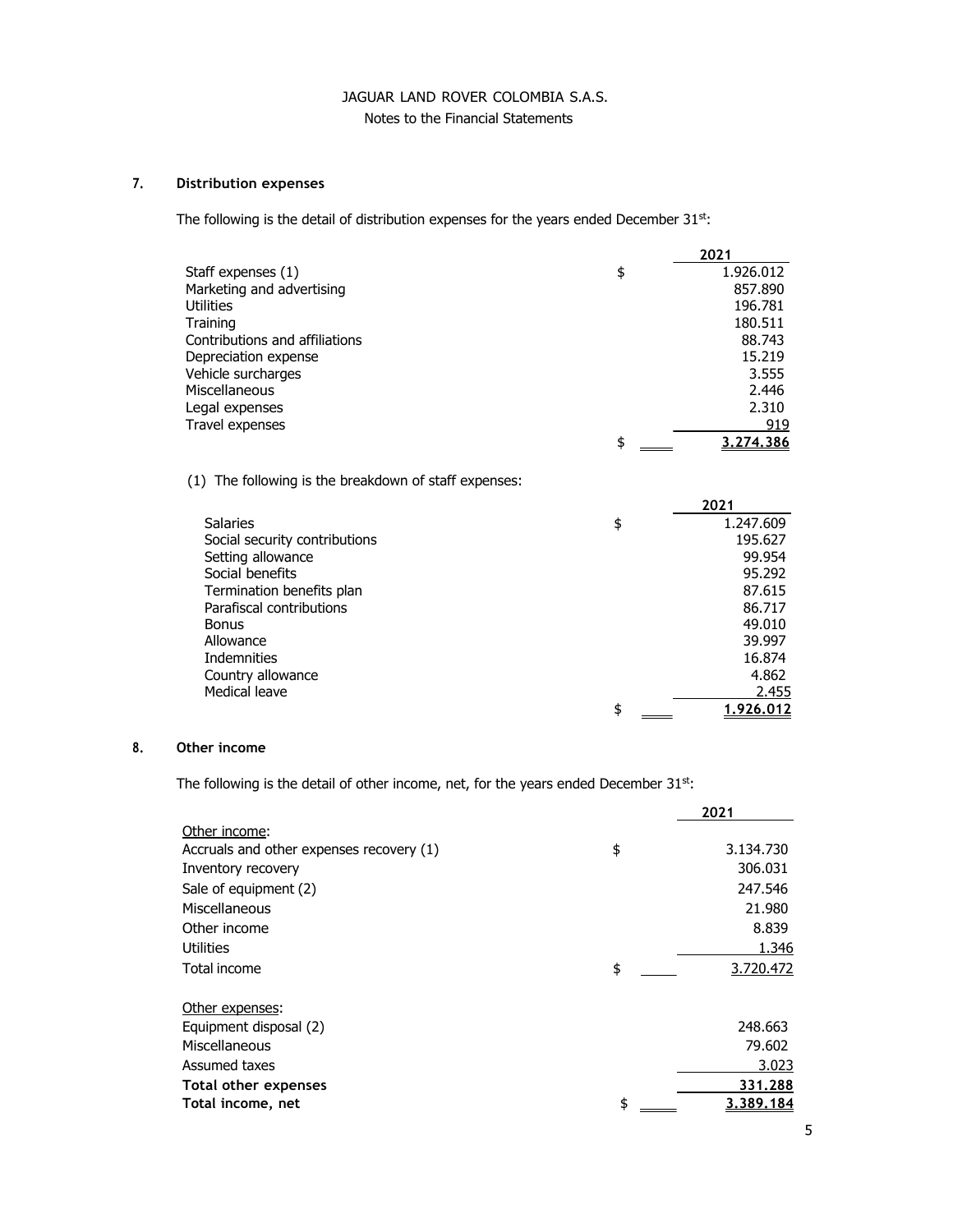# Notes to the Financial Statements

- (1) It corresponds to the recovery of warranty accruals to be assumed by the Parent Company.
- (2) Due to the closing of the operations of the Colombia office, Jaguar sold its fixed assets.

#### **9. Financial costs**

The following is the detail of financial costs, net, for the years ended December 31st:

|                                | 2021            |
|--------------------------------|-----------------|
| Exchange rate difference, net: |                 |
| Realized                       | 3.226.051       |
|                                | \$<br>3.226.051 |
| <b>Financial costs:</b>        |                 |
| Bank charges                   | 484.483         |
| Commissions                    | 92.186          |
| <b>Discounts</b>               | 26.749          |
|                                | 603.418         |
|                                | \$<br>3.829.469 |

#### **Income tax**

#### **10. Income tax**

Under current tax regulations, the Company is subject to income tax and additional taxes. The applicable rate for 2021 was 31%.

Tax revenues from the windfall profit tax are taxed at the 10% rate.

The basis for determining income tax may not be less than 0,5% in 2020 of its net worth on the last day of the immediately preceding taxable year (presumptive income). For 2021, the minimum taxable income determined through presumptive income was eliminated.

Act 1819 of 2016 set forth by means of Article 22 that for fiscal year 2017 and subsequent years, the determination of income tax and additional taxes, on the value of assets, liabilities, equity, income, costs and expenses, for taxpayers of such taxes obliged to keep accounting records, will apply the recognition and measurement systems, in accordance with the technical accounting normative frameworks in force in Colombia, when the tax law expressly refers to them and in the cases where the law does not regulate the matter. In any case, the tax law may expressly provide for a different treatment, in accordance with Article 4 of Act 1314 of 2009.

#### In addition:

i) The income tax returns for the taxable years 2017, 2018, 2019 and 2020 are open for tax review by the tax authorities. No additional taxes are expected in case an inspection is carried out.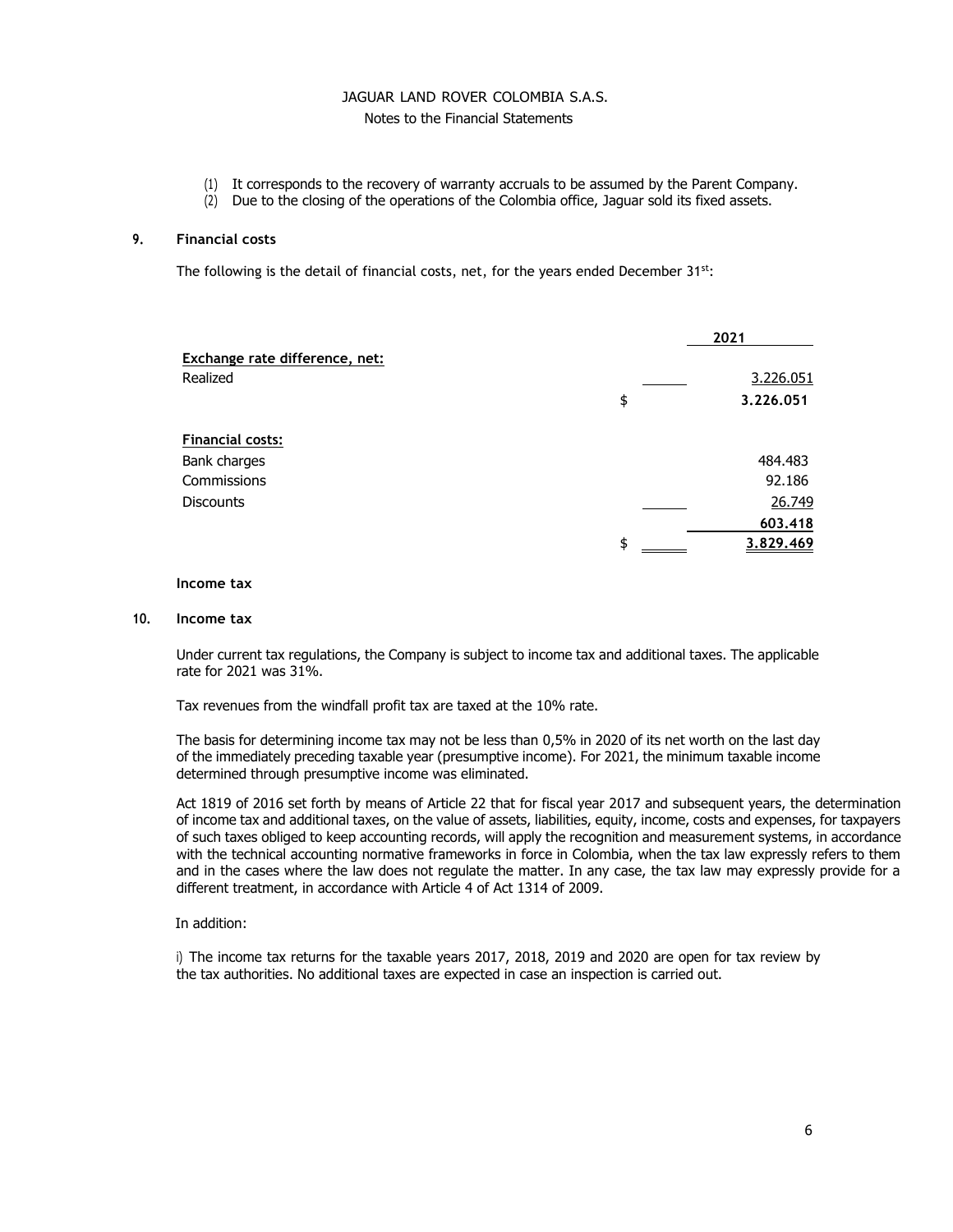#### Notes to the Financial Statements

ii) The following is a breakdown of the tax losses to be offset in the income tax as of December 31, 2021. (It is worth noting that the formula contained in paragraph 5 of article 290 of Act 1819 of December 29, 2016 must be applied to the losses to be offset as of December 31, 2016):

| <b>Origin years</b> | 2021 balance |  |
|---------------------|--------------|--|
| 2019                | 3.257.499    |  |

The tax losses of 2019 may be offset at maximum against the net income of the twelve (12) years following their occurrence.

As of December 31, 2021, the Company has no excess presumptive income to be offset.

The general term for the final acceptance of tax returns is unified in three (3) years. As for companies under the situations listed below, the final acceptance will be contingent upon the following:

| Tax<br>returns                | Final acceptance term                                                                                                                                                                                                            |
|-------------------------------|----------------------------------------------------------------------------------------------------------------------------------------------------------------------------------------------------------------------------------|
| 2015                          | Tax returns in which losses are settled and/or<br>compensated will become finally accepted five (5) years<br>from the date of filing the declaration.                                                                            |
| 2016 to 2018                  | Tax returns that result in tax losses are finally accepted<br>in a term of twelve (12) years. If tax losses are offset, or<br>if they are subject to the transfer pricing system, the<br>final acceptance term is six (6) years. |
| As from income<br>tax of 2019 | In tax returns settling and/or compensating tax losses or<br>that are subject to the transfer pricing system, the final<br>acceptance term will be five (5) years.                                                               |

#### **Income tax expense**

The following is the breakdown of the income tax expense for the years ended December 31st:

|            |   |          | 2021 |            |
|------------|---|----------|------|------------|
| Income tax |   |          |      | <u>327</u> |
|            | u | $\equiv$ |      | 327        |

#### **Uncertainties over open tax positions**

As of December 31, 2021, the company has no tax uncertainties, and no additional taxes are expected in case of possible visits by the tax authorities.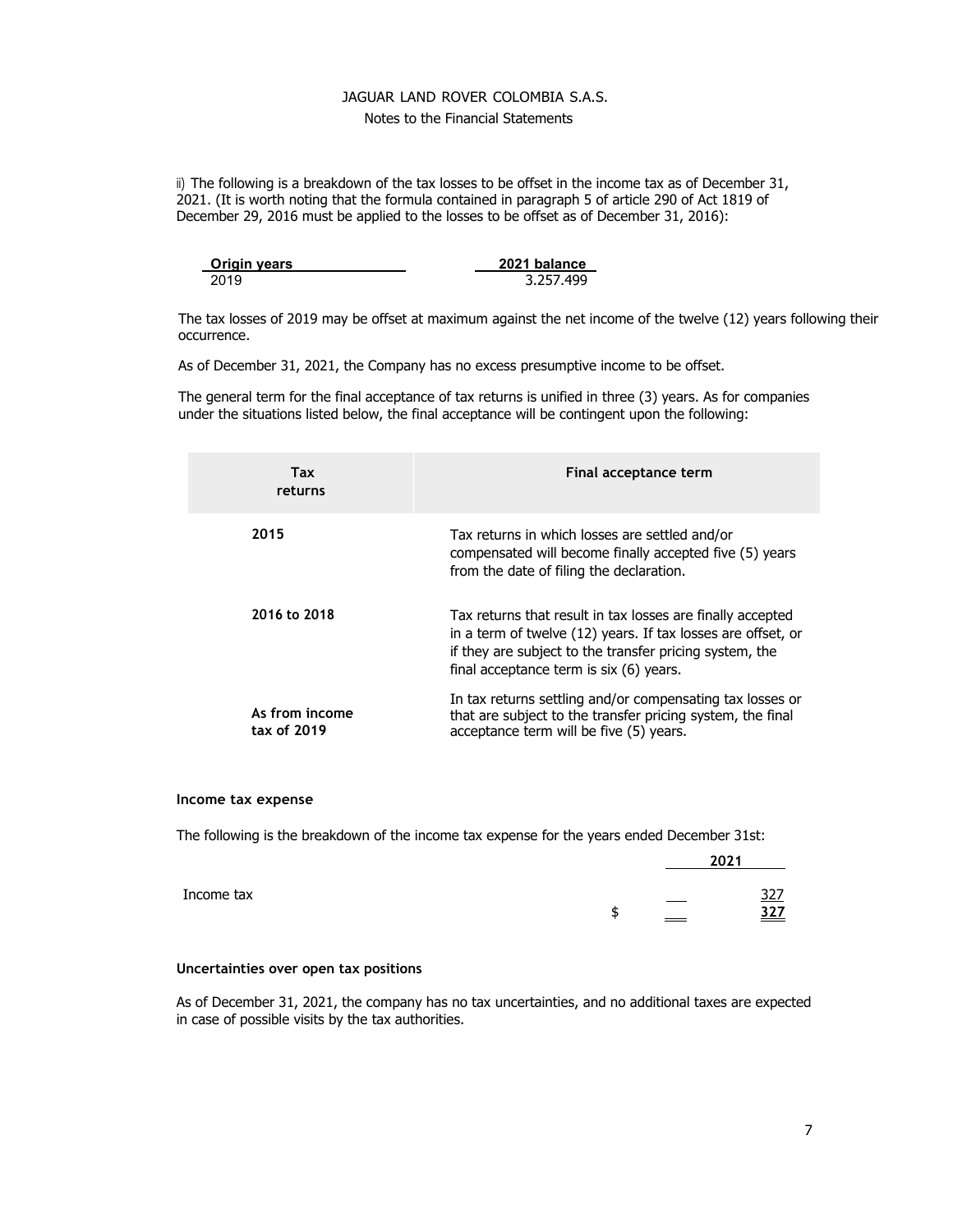# Notes to the Financial Statements

# **Transfer Pricing**

In accordance with Acts 788 of 2002 and 863 of 2003, the Company prepared a transfer pricing study on the operations carried out with foreign economic affiliates during 2019. The study did not result in adjustments affecting the Company's revenues, costs, and tax expenses.

Although the 2021 transfer pricing study is under preparation, no significant changes are expected from the previous year's study.

#### **Social Investment Law and Economic Growth Law - (Latest Tax Reforms)**

In September 2021, the Colombian tax law was revised through Act 2155 (Social Investment Act), which increased the income tax rate to 35% as from 2022 and for following years.

On the other hand, Act 1943 of December 28, 2018 (Economic Growth Act) was declared unenforceable in Constitutional Court Ruling, C-481 of 2019, a situation that led the National Government to present a new tax reform initiative, which was approved by the Congress of the Republic and issued through Act 2010 of December 27, 2019.

This Act includes the provisions of Act 1943 of 2018 that were considered essential for the reactivation of economic growth and competitiveness in the country and introduced some modifications which we outline below:

- For taxable year 2021, the applicable income tax rate is 31%. For the taxable year 2020 it is 32%. As from 2022 and subsequent years, upon the issuance of Act 2155 of 2021 (Social Investment Act) the rate is 35%.
- The Economic Growth Law, for purposes of calculating income tax under the presumptive income system, continues to gradually dismantle the 0.5% rate for 2020, and it will be 0% as from 2021 and for following years.
- 100% of the taxes, rates and contributions effectively paid in the taxable year, which have a causal relationship with the generation of income (except for income tax) will continue to be deductible; 50% of the tax on financial transactions (GMF for its Spanish acronym) will be deductible, regardless of whether it has a causal relationship with the income-generating activity.
- 50% of the industry and commerce tax may be treated as a tax discount in the income tax in the taxable year in which it is actually paid and to the extent that it has a causal relationship with its economic activity.
- VAT paid on the import, formation, construction, or acquisition of real productive fixed assets including services necessary for their construction and start-up remain as tax discounts. This discount may only be used by those who are responsible filing the sales tax. (ii) The industry and commerce tax is under the terms indicated in the preceding paragraph.

As for tax on dividends, the following changes were introduced:

- The withholding tax rate on non-taxed dividends declared for the benefit of foreign companies and entities, non-resident individuals and permanent businesses increased to 10%.
- The table applicable to non-taxed dividends declared for the benefit of individuals resident in the country and unsettled inheritances of deceased persons who were residents in the country was modified, providing for a marginal rate of 10% for dividends exceeding 300 UVT (Tax Value Units).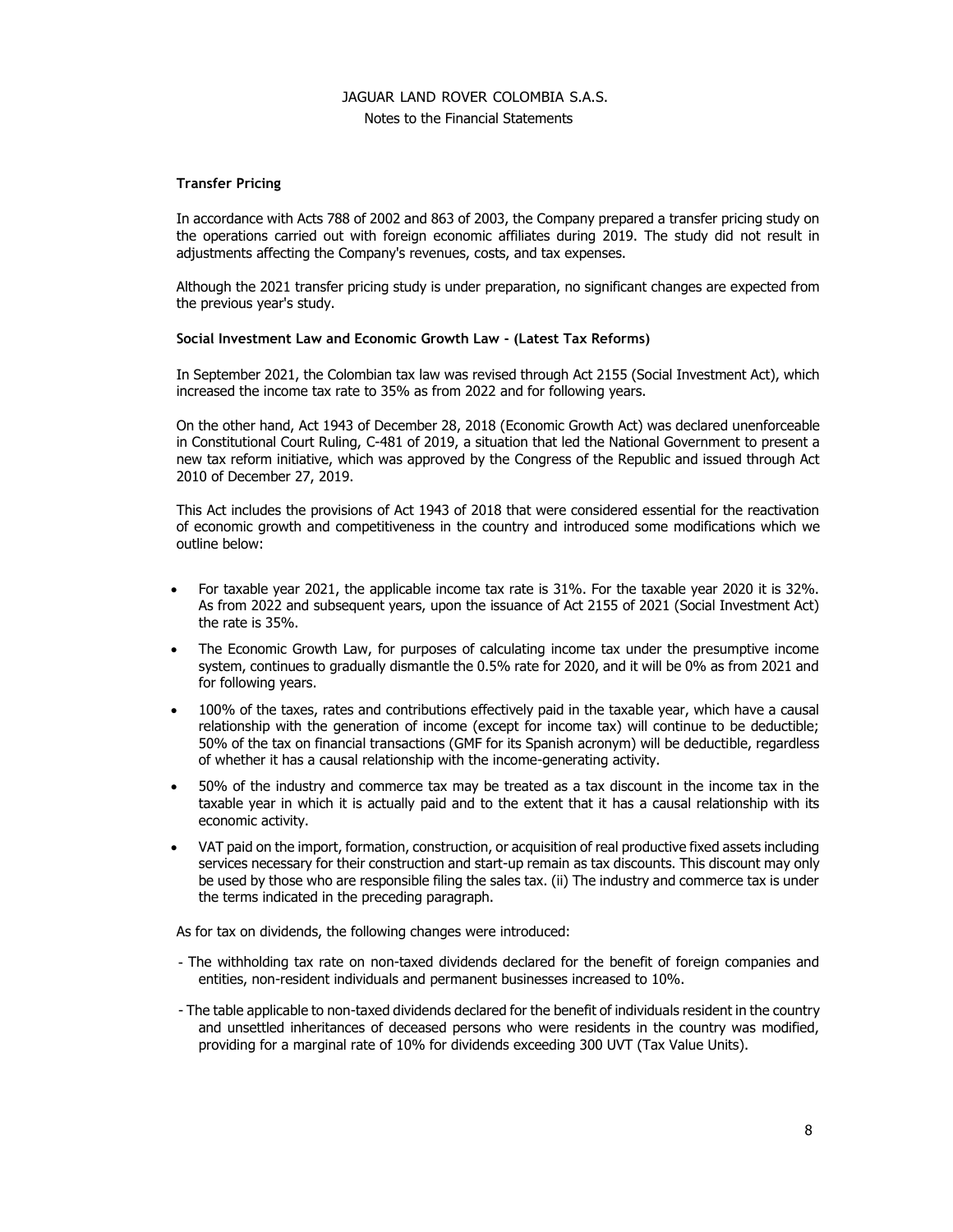# JAGUAR LAND ROVER COLOMBIA S.A.S. Notes to the Financial Statements

- The tax on dividends will be determined by: (i) applying the income rate corresponding to the year in which they are declared (32% in 2020; 31% in 2021 and 35% in 2022 and following years) and (ii) on the remainder, the rate corresponding to the non-taxed dividend will be applied, depending on the beneficiary (if it is a resident individual or an unsettled inheritance of deceased persons who were residents, the table will be applied and for the other cases a 7.5% rate will be applied).
- The 7.5% withholding rate will be recorded only on the first distribution of dividends among Colombian companies and may be credited against the tax on dividend once borne by the individual resident shareholder or the foreign resident investor.
- Dividends declared from the profits of 2016 and prior years will maintain the treatment in force at that time; and those corresponding to the profits of 2017 and 2018 and 2019 that are declared as from 2020 will be governed by the rates set forth in Act 2010.
- The Economic Growth Law specifies that taxpayers may opt for the mechanism of works for taxes, as a way to settle the tax obligation, provided for in Article 238 of Act 1819 of 2016, or through the mechanism of the direct investment agreement set forth in Article 800-1 of the Tax Statute.
- The Growth Act establishes that the final acceptance term for income tax returns of taxpayers that determine or offset tax losses, or that are subject to the transfer pricing system, will be five (5) years from the date of filing the income tax returns.
- The correction term for taxpayers who file corrections that increase the tax or decrease the credit balance is modified since the term that the taxpayer had to voluntarily correct their tax returns was two (2) years. The Growth Act changed this term and unified with the general acceptance term of the tax returns, setting it to three (3) years.

The audit benefit is extended for income tax returns corresponding to taxable years 2020 and 2021 for which the increase in the net income tax over the previous year is required for the return to become final in six months (30%) or in twelve months (20%), as provided in Act 1943 of 2018 for the returns of taxable years 2019 and 2020. The provisions set forth in Act 1943 of 2018 on the audit benefit will have the effects established therein for taxpayers who have chosen the audit benefit for the taxable year 2019.

#### **Assets**

#### **11. Cash**

The following is a detail of cash balances as of December  $31^{st}$ :

|                  | 2021       |
|------------------|------------|
| Banks            | 8.565.141  |
| Clearing account | 6.016.371  |
|                  | 14.581.512 |

As of December 31, 2021, there are no cash restrictions.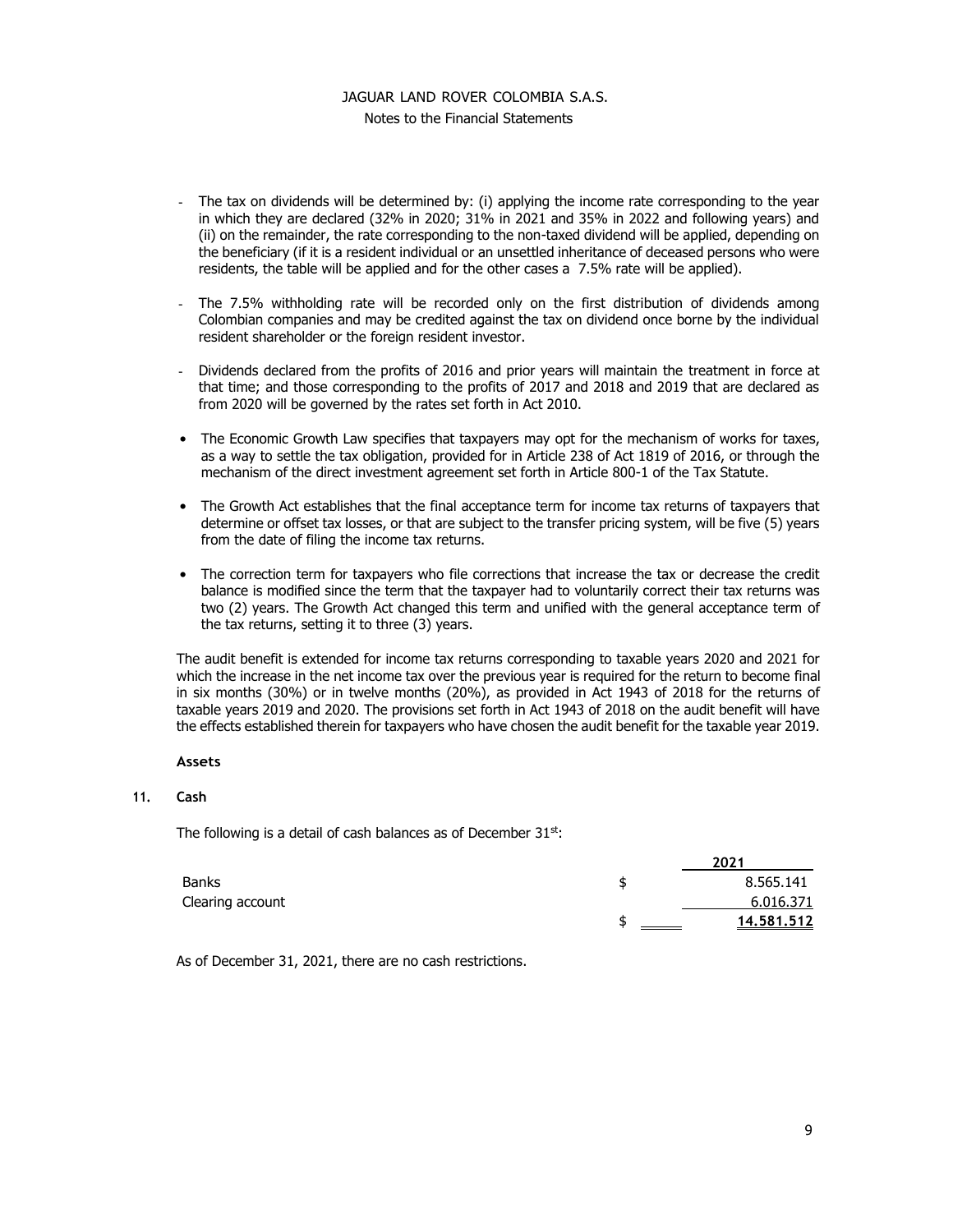# JAGUAR LAND ROVER COLOMBIA S.A.S. Notes to the Financial Statements

#### **12. Trade accounts receivable and other receivables**

The following is a breakdown of trade accounts receivable and other receivables as of December 31st:

|                       | 2021           |
|-----------------------|----------------|
| Other receivables (1) | 202,000        |
| Domestic clients 2)   | 43.691         |
|                       | <u>245.691</u> |

- (1) It relates to the vehicle collateral that will be paid by Banco Agrario de Colombia during 2022.
- (2) It corresponds to the account receivable for the Fixed Assets sale invoicing and reimbursement of policies for \$35.171.

# **13. Current tax assets**

The following is the current tax assets detail as of December 31st:

|                             | 2021          |
|-----------------------------|---------------|
| Withholding at source       | \$<br>560.877 |
| Income tax self-withholding | 243.628       |
| Income tax accrual          | (327)         |
|                             | 804.178       |

### **14. Other non-financial assets**

The breakdown of other non-financial assets as of December  $31<sup>st</sup>$  is as follows:

|                      | 2021   |
|----------------------|--------|
| Advance payments (1) | 20,209 |
| Consumption tax      | 48.382 |
|                      | 68.591 |

(1) It relates to advance payments for market studies amounting to \$20.209.

## **15. Equipment**

The following is the equipment detail as of December  $31^{st}$ :

|                                     | Machinery and<br>Equipment |
|-------------------------------------|----------------------------|
| Balance as of January 1, 2021       | 263,882                    |
| Depreciation charge                 | (15.219)                   |
| Derecognition of assets             | (248.663)                  |
| Balance as of December 31, 20192021 |                            |
|                                     |                            |

(1) As of December 31, 2021, the company sold \$247.546 and derecognized its fixed assets for \$248.663 due to the closing of its operations.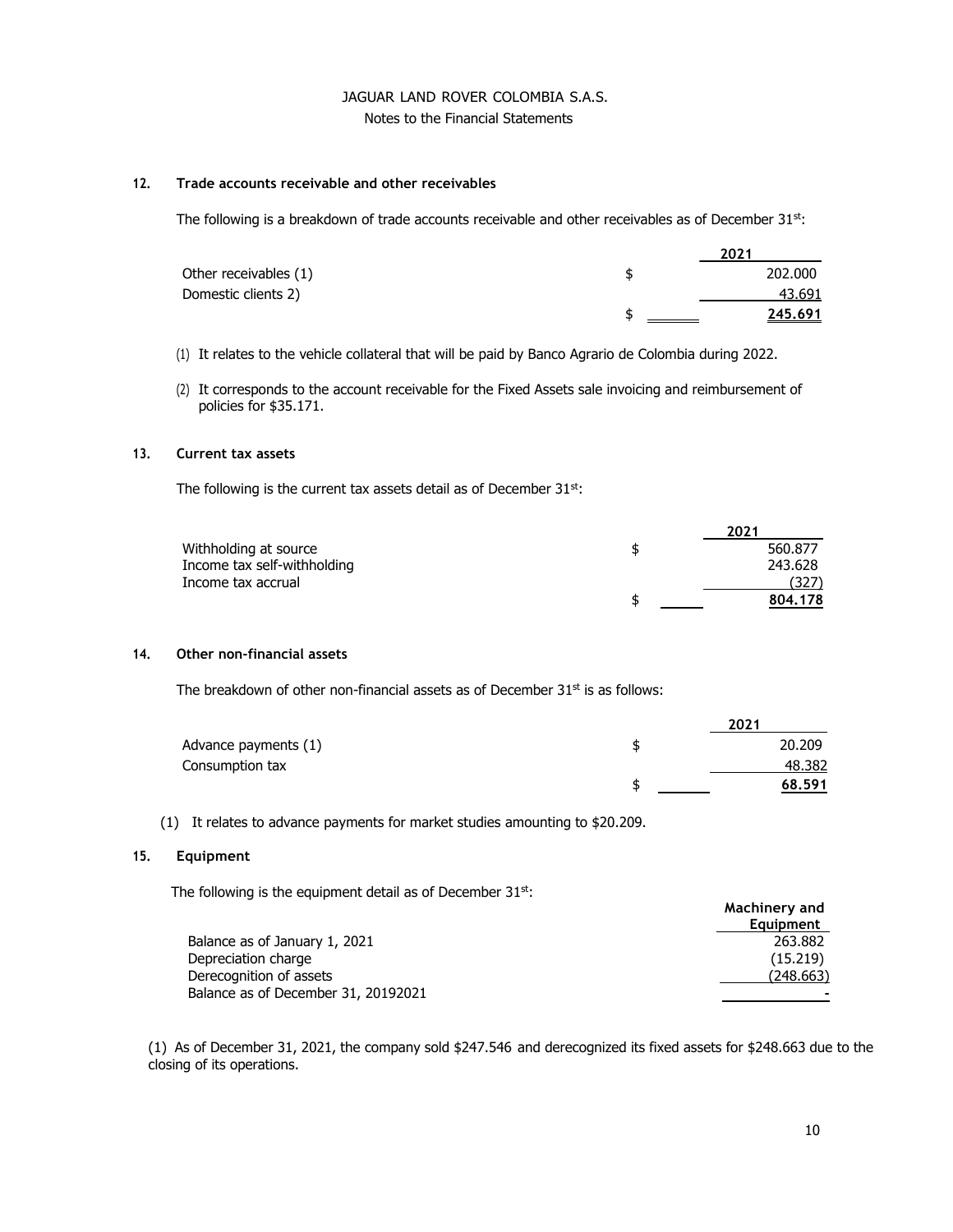# Notes to the Financial Statements

# **Liabilities and equity**

# **16. Equity**

The authorized capital as of December 31, 2021 was represented by 3,600,000 shares, at a face value of \$1,000 each, for a total of \$3,600,000. The subscribed and paid-in capital is \$100,000 million.

## **17. Trade accounts payable and other payables**

The following is the detail of trade accounts payable and other payables as of December  $31<sup>st</sup>$ :

|            | 2021    |
|------------|---------|
| Others (1) | 439.580 |
| Fees $(2)$ | 45.000  |
|            | 484.580 |

The company paid all its obligations with third parties for the closing of the operations.

- (1) It relates to the amount payable to the car dealerships and booked in December 2021 for VDM Bonus Performance Program - FY 2021/22 Q2
- (2) It corresponds to the accrual for statutory audit services as of December 31, 2021.

## **18. Other non-financial liabilities**

The breakdown of other non-financial liabilities at December  $31<sup>st</sup>$  is as follows:

|                           | 2021  |
|---------------------------|-------|
| Withholding at source     | 3.417 |
| Industry and commerce tax | 762   |
| VAT receivable balance    | 81    |
|                           | 4.260 |

#### **19. Related Parties**

The transactions with the Company's related parties are listed below, Jaguar LandRover Limited (UK) and Jaguar Land Rover Spain carried out during 2021:

|                                | Jaguar Land<br>Rover Lt. | Jaguar Land<br><b>Rover Spain</b> |
|--------------------------------|--------------------------|-----------------------------------|
| Service income (Note 5)        | \$<br>2.672.034          |                                   |
| Inventory purchases (vehicles) | 25,597,607               | 324.979                           |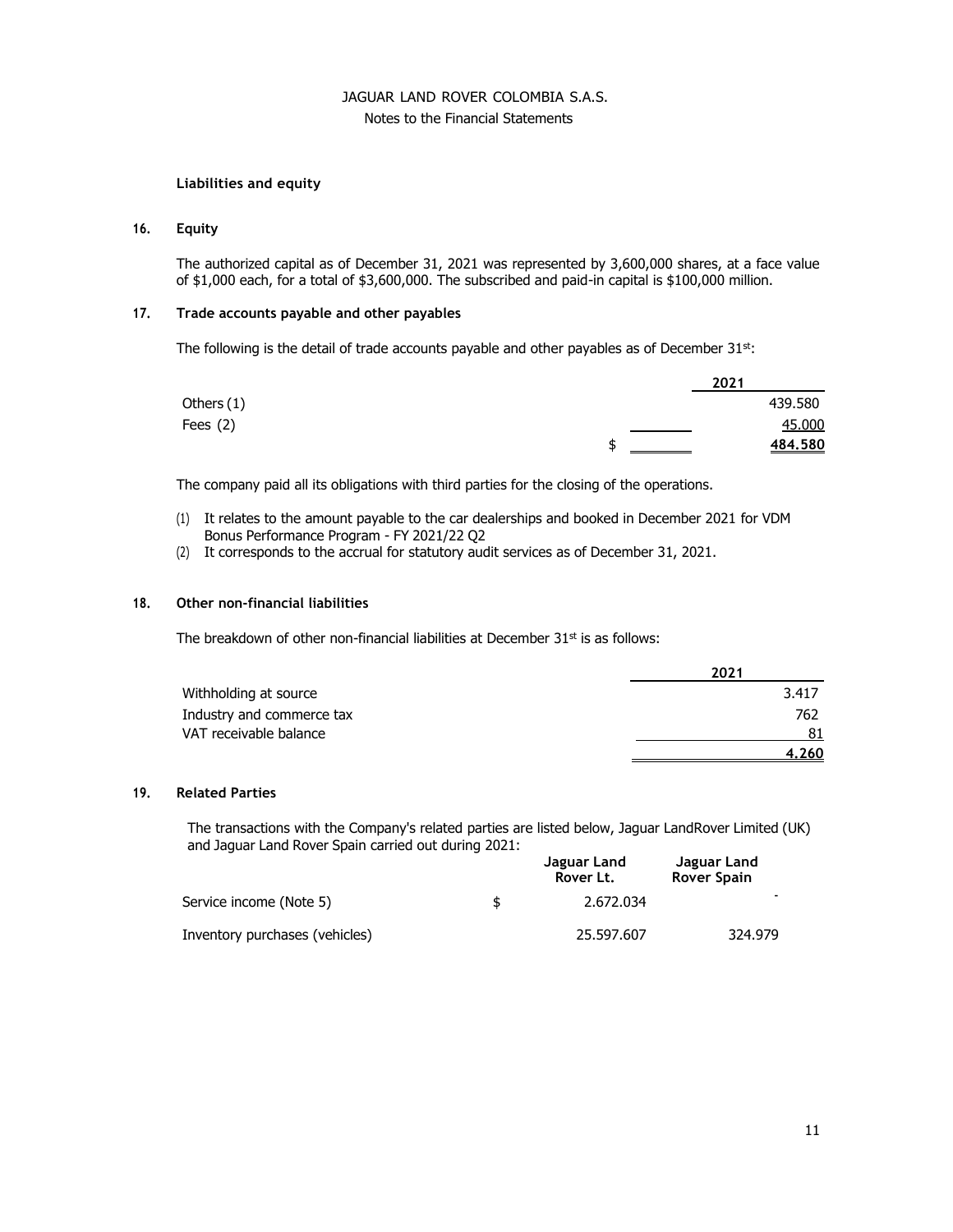#### Notes to the Financial Statements

#### **20. Contingencies**

The following processes are qualified as eventual.

As of December 31, 2021, there is a civil tort liability process with the third-party Premier Motor Group Colombia S.A.S. where Jaguar Land Rover Colombia S.A.S. is obliged to maintain a compensation. The approximate amount of the dispute is \$201,016. The process will depend on its progress in the second half of 2022.

The civil tort liability process with the third party, Joyce Alessandra Lima Ohsward, in which Jaguar Land Rover Colombia S.A.S. is obliged to maintain a compensation. The approximate amount of the dispute is \$465,116. There is a hearing scheduled for May 19, 2022.

#### **21. Subsequent events**

There are no subsequent events between January 1, 2022 and the date of issuance of these financial statements that could significantly affect the financial position and/or income of the Company as of December 31, 2021.

## **22. Recognition and measurement principles**

The assets and liabilities of an entity that applies the accounting basis of net liquidation value must be measured at their net liquidation value.

#### **a) Assets**

All assets are recognized at their net liquidation value, this is, the estimated value of cash or other consideration that the Company expects to obtain from the sale or forced disposal of an asset upon carrying out its liquidation plan, less the estimated costs of completion and estimated costs necessary to make the sale. The assets of the Company will be represented by all the items that are expected to be sold, liquidated, or used to settle the liabilities in the liquidation process, provided that such items will generate a flow of resources for the Company.

#### **b) Liabilities**

All liabilities are recognized at their net settlement value, that is, the undiscounted value of cash or cash equivalents plus the necessary estimated costs that would be incurred to settle or be exempted from the liability under the negotiation conditions generated by a process of settlement. Estimated liabilities and accruals will be recognized provided there is a reliable measurement and a reasonable basis for their estimation.

#### **c) Transactions in foreign currency**

Transactions in foreign currencies are translated into the respective functional currency of the Company at the dates of the transactions.

Monetary assets and liabilities denominated in foreign currencies at the reporting date are translated into the functional currency at the exchange rate at that date. Non-monetary assets and liabilities denominated in foreign currencies that are measured at fair value are translated into the functional currency at the exchange rate at the date the fair value was determined. Non-monetary items that are measured in terms of historical cost are translated using the exchange rate at the date of the transaction. Foreign currency translation differences are generally recognized in profit or loss and presented as part of financial costs.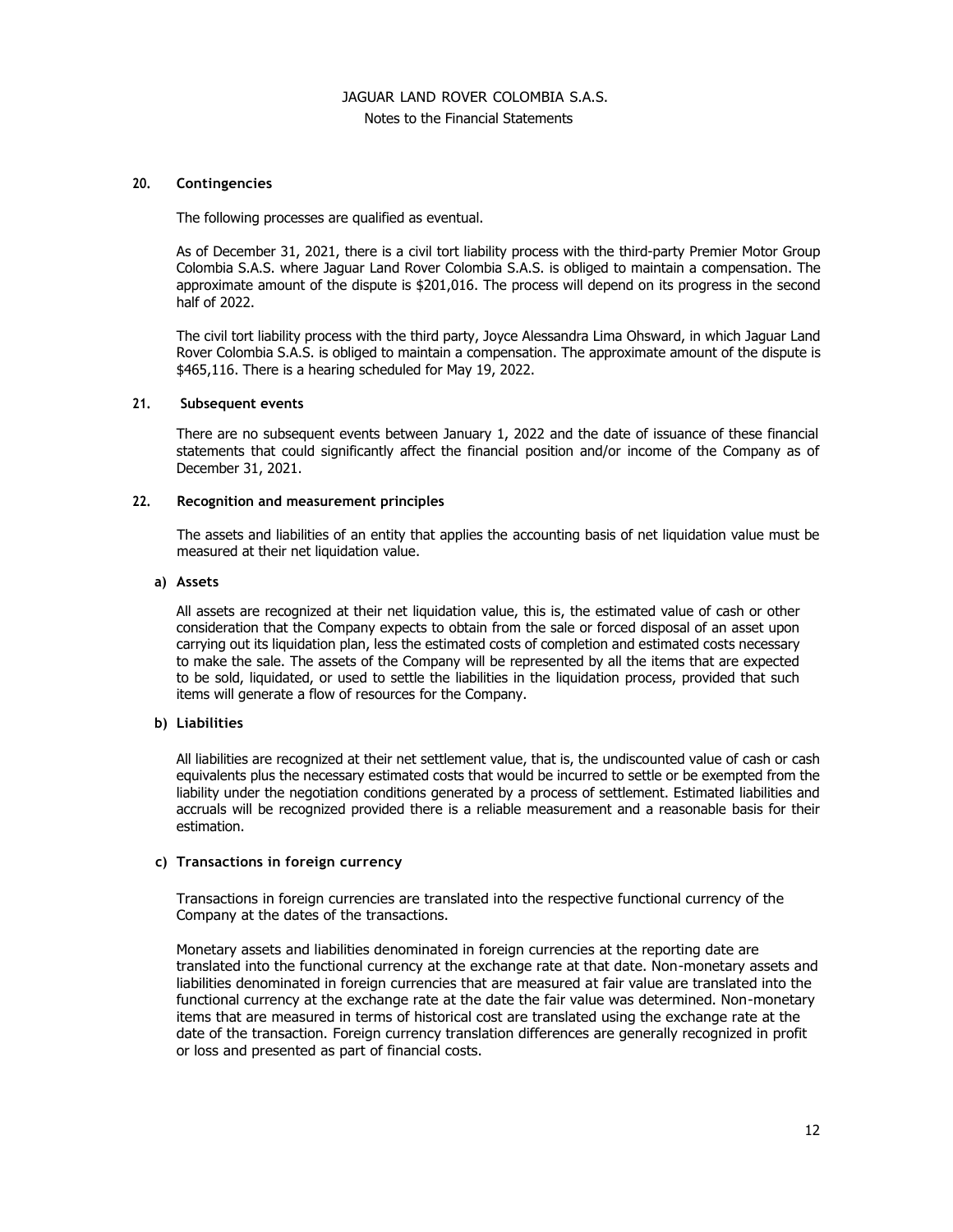#### Notes to the Financial Statements

Differences in foreign currency arising during translation are recognized in profit and loss.

#### **d) Income**

Income comprises the fair value of the consideration received or to be received for the sale of goods in the normal course of the Company's activities. Income is shown net of the value-added tax, returns, reimbursements and discounts.

The Company recognizes income when its amount can be measured reliably, it is likely that future economic benefits will flow to the Company, and specific criteria are met for each of the activities, as described below.

#### i) Sales of goods

The company sells all types of motor vehicles and their accessories of the Jaguar and Land Rover brands to authorized car dealerships in Colombia. The sales of these assets are recognized in the financial statements when the ownership of the asset and all associated risks have been transferred.

#### Sale price of goods

The sale price of new vehicles includes the maintenance service plan concept, which is recognized as deferred income for a five-year term.

Clarification regarding performance obligations.

The contracts deem as a performance obligation the sale of vehicles and/or parts, which are evaluated, analyzed and accrued according to the corporate policy and the distributor's compliance evidence. The sale of parts is not carried out by the Company. However, for purposes of determining the achievement of goals, the performance of the parts business that each of the car dealerships has is taken into consideration. The parts that are sold to the car dealerships are sold directly by the parent company.

The Company ensures the availability of the vehicles according to client requirements and contract provisions. The control transfer takes place with the physical dispatch of the products.

#### Price determination

The total prices per product are detailed in each of the contracts. The company management sets the prices and approved by its Parent Company and include the base prices of the vehicles and their options as the suggested sale price. The Company shares the prices of available inventory with each of the car dealerships.

#### Variable consideration

In case of returns and discounts of goods sold, they should also be considered as a variable component.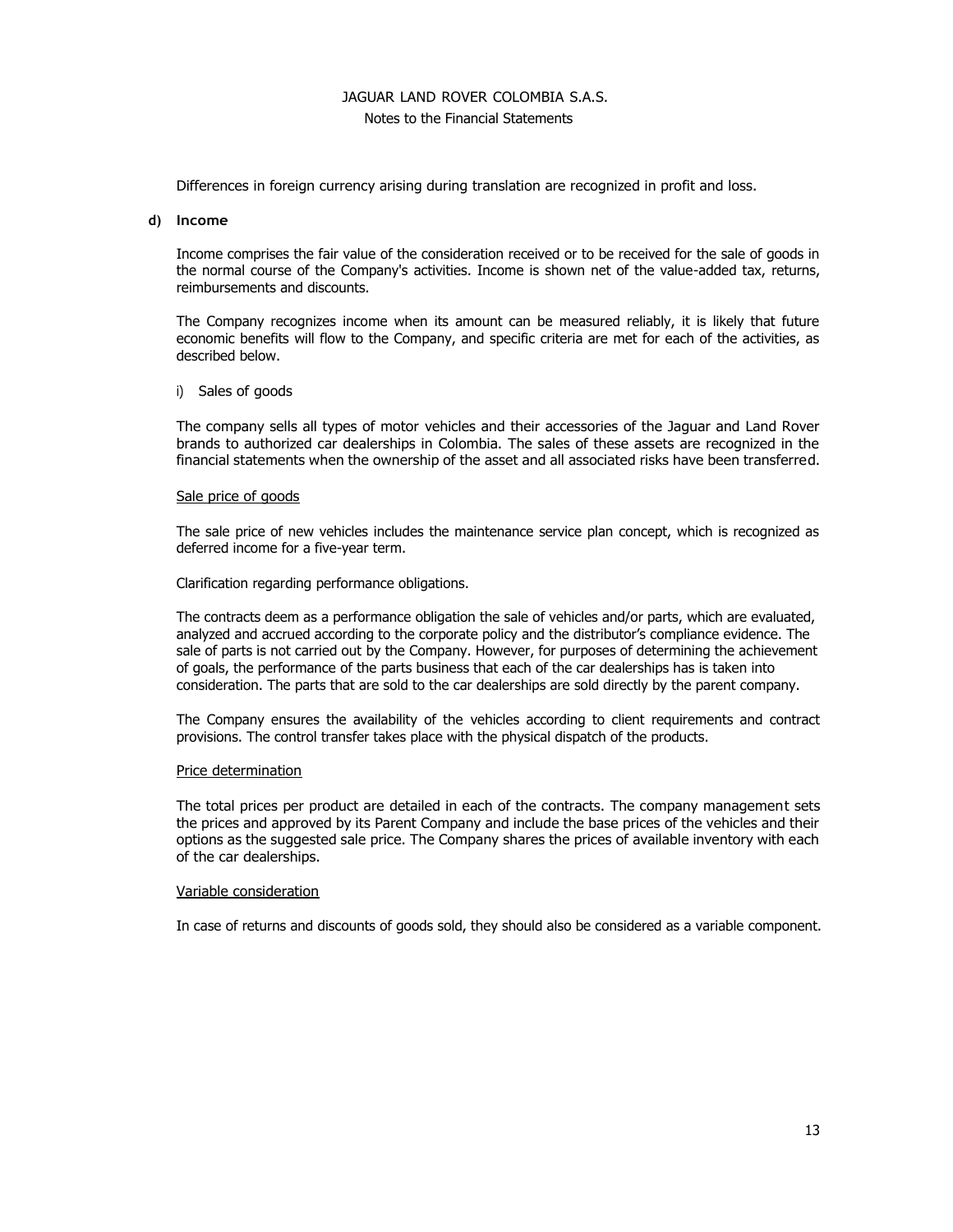# Notes to the Financial Statements

#### Price distribution in performance obligations

In order to identify the sale price for each of the performance obligations, the Company evaluates the amounts associated with the Service Plan concept for each type of product to be sold. It is determined by identifying the cost of the Service Plan and associating a margin to which the impact of inflation and market rates is added. This methodology applies to all products sold by the Company based on the associated cost for each new model. The price allocated to the vehicle sale corresponds to the difference between the total price of the product and the price allocated to the Service Plan.

The Company evaluates the amounts of discounts and refunds in previous years in order to recognize the corresponding performance obligation and support their calculation under IFRS 15.

#### ii) Service provision

Scheduled Service – Maintenance Plan: It is an agreement with the end customer to provide scheduled services and/or maintenance for an established term (typically between 1 to 5 years). This may include service plans, maintenance plans, wear and tear plans, etc., and is incremental to the standard vehicle warranty.

#### **e) Employee benefits**

Employee benefits include all types of compensation that the Company provides to employees, including senior management, in exchange for their services.

The benefits to which employees are entitled resulting from the services provided to the entity, whose payment will be made within the twelve months following the end of the period are recognized at the reporting date as liabilities after deducting the amounts that have been paid directly to employees, which are expensed.

#### **f) Financial income and costs**

The Company's interest income and interest costs include the following:

- Interest expense
- Bank charges
- Discounts
- **Interest**
- Commissions
- Gain or loss on translation of financial assets and liabilities in foreign currency

Interest income or expense is recognized using the effective interest method.

#### **g) Recognition of costs and expenses**

The Company and its subordinates recognize their costs and expenses to the extent that the economic events occur in such a way that they are systematically booked in the corresponding accounting period (accounting record), independent of the flow of monetary or financial resources (cash).

An expense is recognized immediately when a disbursement does not generate future economic benefits or when it does not meet the necessary requirements.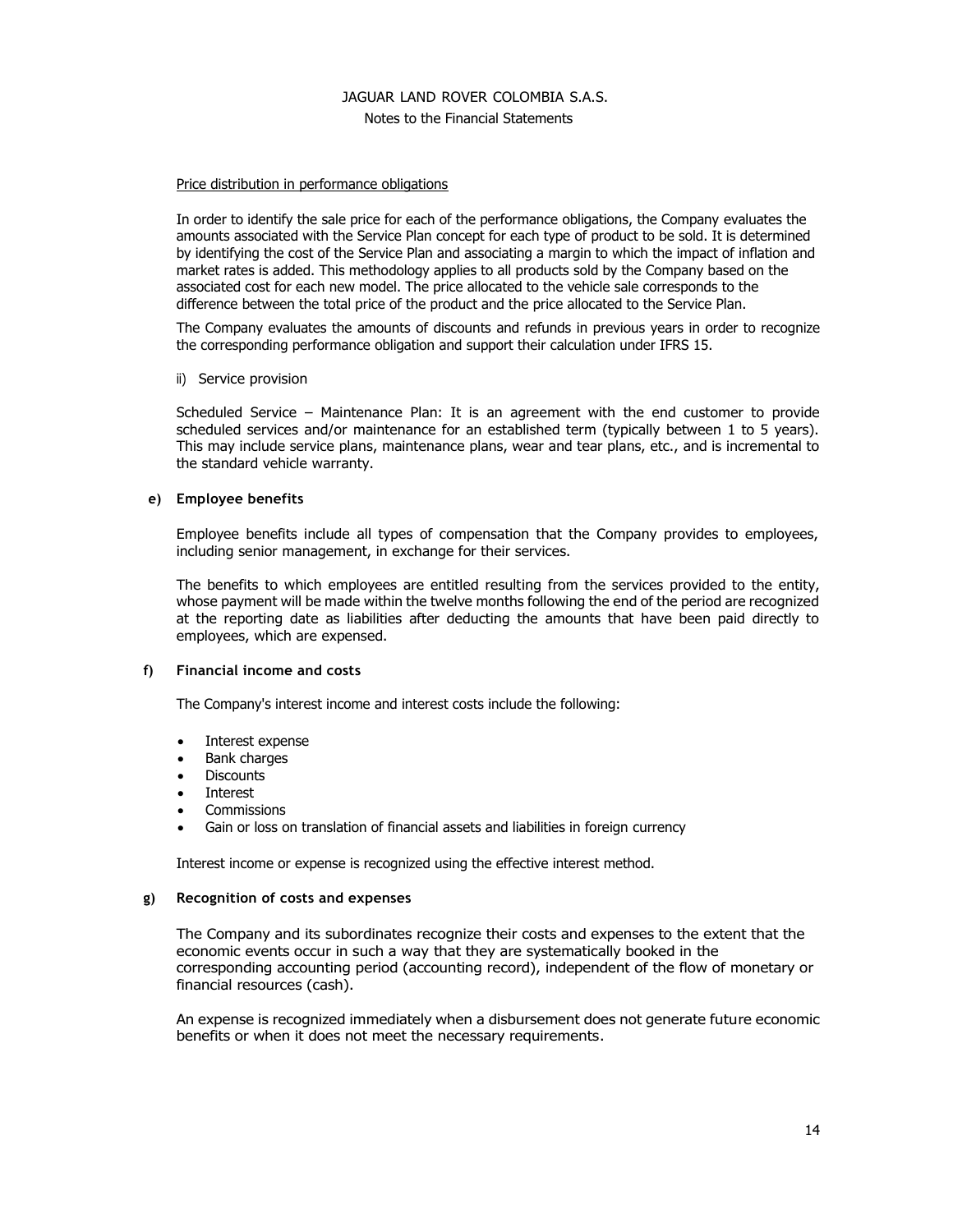#### Notes to the Financial Statements

#### **h) Taxes**

#### **i) Income tax**

Income tax expense comprises current and deferred tax. It is recognized in profit and loss, except to the extent that it relates to a business combination, or items recognized directly in equity or other comprehensive income.

The Company has determined that interest and penalties related to income taxes, including uncertain tax treatments, do not meet the definition of income taxes and, therefore, accounted for them under IAS 37 Provisions, Contingent Liabilities and Contingent Assets.

#### **ii) Current taxes**

The current tax is the amount payable or recoverable for current income and additional taxes and is calculated based on the tax laws enacted at the date of the statement of financial position. Management periodically evaluates the position assumed in tax returns with respect to situations in which the tax laws are subject to interpretation and, if necessary, makes accruals for the amounts it expects to pay to tax authorities.

In determining the provision for income and additional taxes, the Company makes its calculation based on the greater of taxable income or presumptive income (minimum profitability on equity for the previous year that the law presumes to establish income tax).

The Company only offsets current income tax assets and liabilities if it has a legal right to do so before the tax authorities and intends to settle the resulting debts for their net amount, or to realize the assets and settle the debts simultaneously.

#### **i) Cash**

Cash consists of bank balances and clearing accounts with original maturities of three months or less from the date of acquisition, which are subject to insignificant risk of changes in fair value and are used by the Company in managing its short-term obligations.

#### **j) Share capital**

Ordinary shares are classified as equity. Incremental costs directly attributable to the issuance of common shares are recognized as a deduction from equity, net of any tax effect.

#### **k) Accruals**

An accrual is recognized if: it is the result of a past event, the Company has a legal or implicit obligation that can be estimated reliably, and it is probable that an outflow of economic benefits will be necessary to resolve the obligation. Accruals are determined by discounting the cash flow expected in the future at the pre-tax rate, which reflects the current market assessment of the value of money over time and the specific risks of the obligation. The reversal of the discount is recognized as a financial cost.